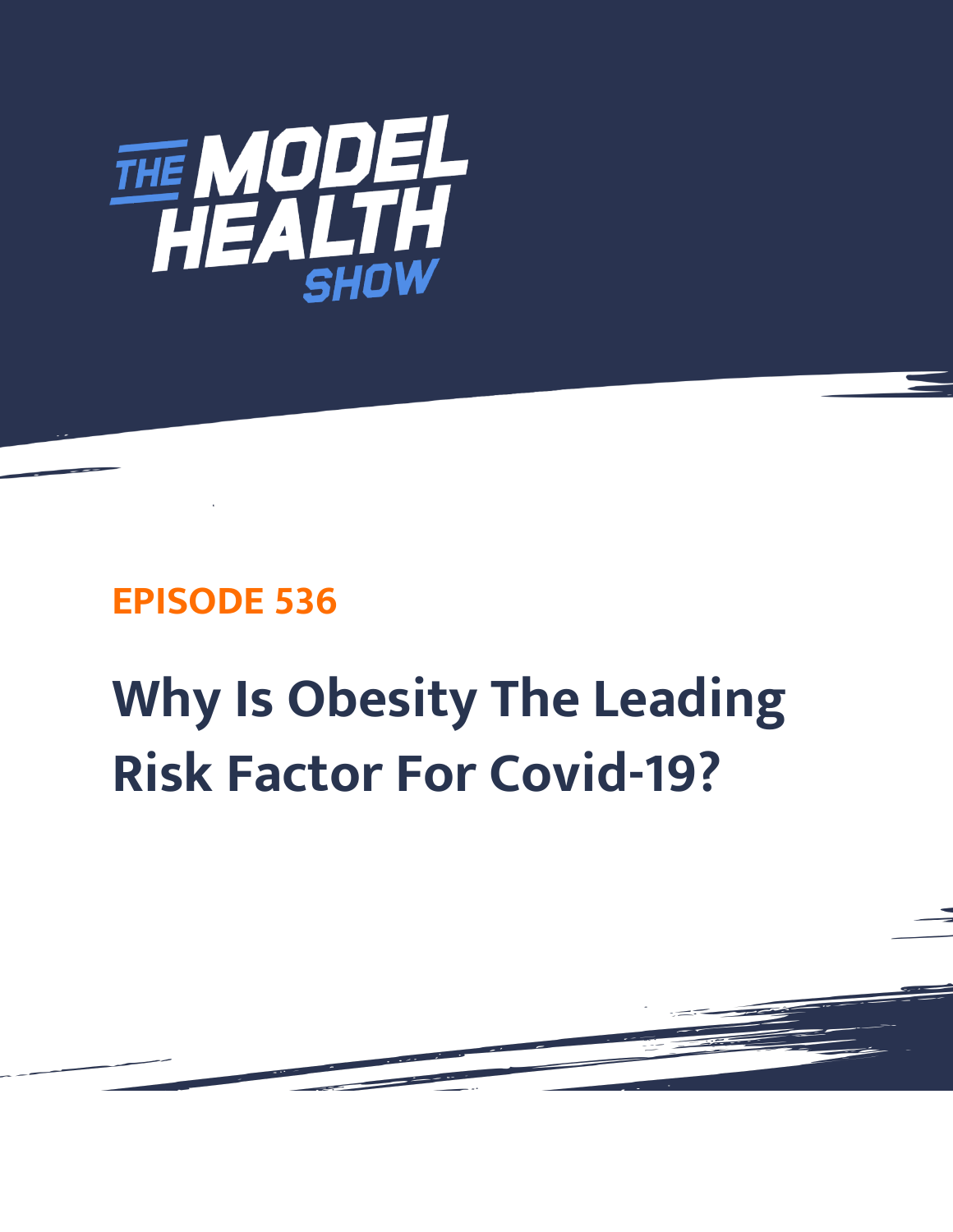## **You are now listening to The Model Health Show with Shawn Stevenson. For more, visit themodelhealthshow.com.**

**SHAWN STEVENSON:** Welcome to The Model Health Show. This is fitness and nutrition expert, Shawn Stevenson, and I'm so grateful for you tuning in with me today. Today, we're going to start by addressing some of the surprising characteristics that body fat can express. We know that body fat is a highly evolved system for storing excess energy on our bodies to be utilized when needed, but what happens when we begin to store too much of it, and what can we actually do to find a healthy body fat ratio? First, it's important to understand what body fat actually is in this context. When talking about storing extra energy on our bodies, that's referring to a specific fat cell community called storage fats. Now, I use the term fat cell community intentionally because storage fats, though it's dispersed at various places throughout our bodies, it functions as a singular organ.

That's right, it functions as a singular organ, interconnected with a network of nerve cells, immune cells, and our body fat composition. This community, also produces its own hormones, functioning as a dynamic complex endocrine organ. Alright. Again, our storage fat communities, again, dispersed throughout our bodies, function together as a singular organ. Now, to break this down even further, within this fat cell community, there are a couple of neighborhoods, and these three neighborhoods of storage fats are where we're actually putting our excess energy and also some other substances that we're going to talk about in a bit, in these particular storage containers, these storage fat systems. So, let's break these three down. Number one is our subcutaneous storage fats.

Now, subcutaneous fat is the fat that is just beneath the surface of our skin, and this can be the fat on your arms, the fat on your legs, on your buttocks, shoutout to Forrest Gump. And also, you can have some subcutaneous fat on your belly as well, but this is the stuff that you can pinch. And the subcutaneous fat also helps with protecting us from falls, helping with a little bit of thermal regulation and some insulation, it has other aspects as well, but again, it's a highly evolved system for us to store energy when we need it. The next neighborhood in this fat cell community of storage fats is visceral fat. Now, visceral fat is also known as an omentum fat, and this is the deep abdominal fat, so this is the fat that is deeper inside the wall of your abdomen and is the fat that is surrounding your internal organs essentially. This is a type of fat that's harder to pinch, again, it's deeper, it's a little bit more firm to the touch, and this is also the fat that's more well noted to dramatically increase our risk of chronic diseases.

So, we're looking at, when our visceral fat ratio is increasing, we're seeing higher rates of insulin resistance, that's one classic sign when someone is carrying more weight or expanded waistline is, this is a sure sign that we're developing insulin resistance. So, it also increases the risk of cancer, increases the risk [of diabetes, obviously, that](https://themodelhealthshow.com/obesity-and-covid19/)'[s tied to insulin resistance, heart](https://themodelhealthshow.com/obesity-and-covid19/) 

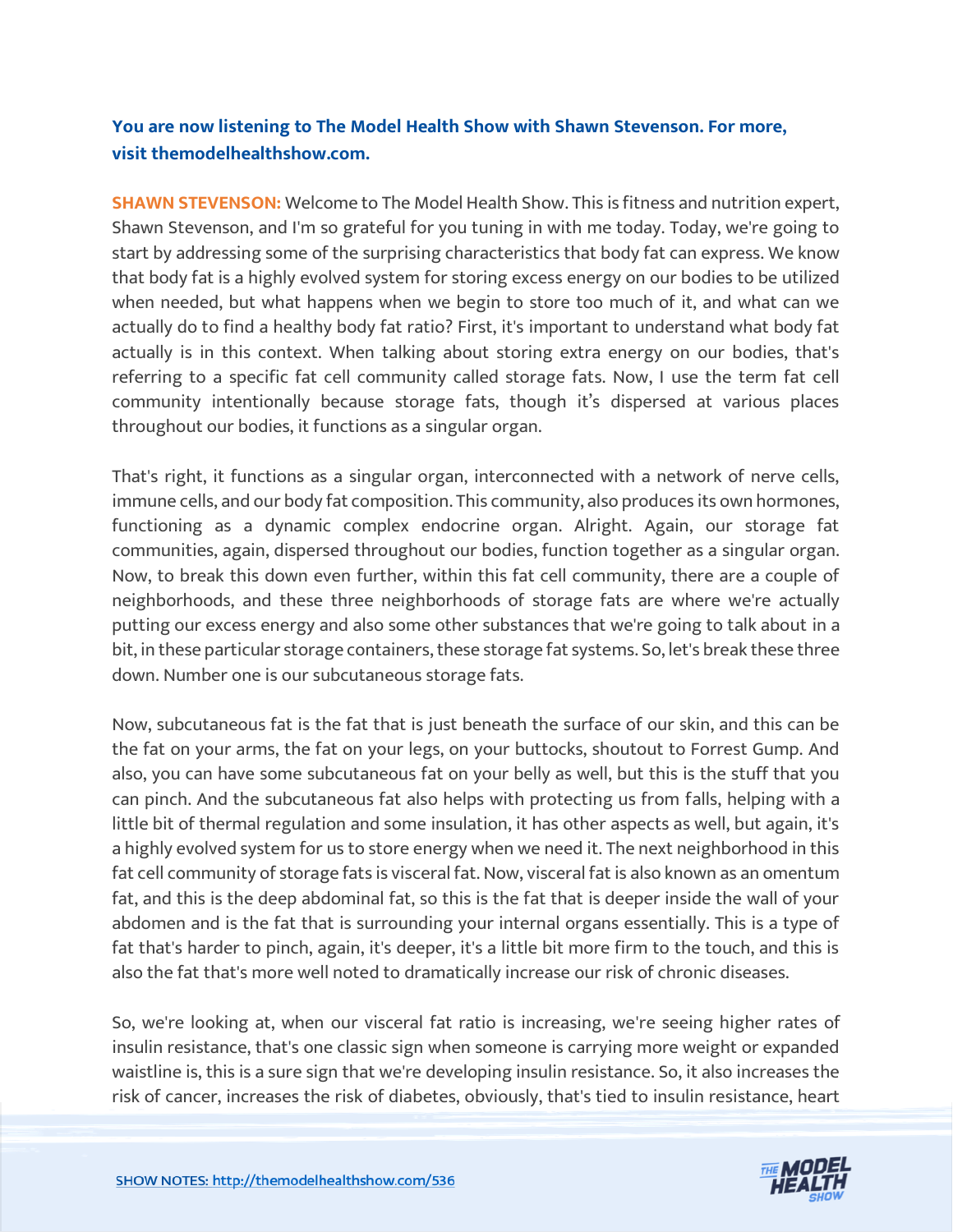disease, dementia, the list goes on and on. So much is correlated to our waistline and the development of visceral fat, but we have visceral fat for an important reason, again, we evolve this important system to be able to store energy for when we need it. Now, we're looking at today, again, what happens when we store too much of it, but first, we've got to keep digging and understand what we're actually dealing with here, so visceral fat. Now the third in this neighborhood of storage fats is something called intramuscular fat. Intramuscular fat.

Now, all three of these subcutaneous, visceral, and intramuscular fat, are in this category that's also known as white adipose tissue. Now intramuscular fat, it is kind of indicated by the name, which is operating directly in tandem with your muscle. If you want a visual of what intramuscular fat looks like, think about the marbling of a steak alright. Now, intramuscular fat is used as on-site energy for our muscles. When I was in my university class, talking about this particular subject matter, looking at how the body stores and burns energy, I was indoctrinated with an idea that muscle and fat are really dichotomous, they're operating on two different systems, you want to build muscle and burn fat, but in reality, these two systems are working together. In truth, everything in our bodies are working together, but our muscle and fat have an actual intimate relationship.

Again, specifically, we look at something like intramuscular fat, being able to feed our muscles, provide on-site energy for our muscles to do all the stuff that we need to do to express movement. So, it's pretty important. Now, we can have an excess storage of intramuscular fat as well, and you might have this concept or this connotation of "chubby muscles". Alright, so if we're talking about this community, this fat cell community, the various neighborhoods of storage fats. Now, there are other fat cell communities that include brown fat and beige fat, which we'll talk about later, and also structural fats that give our cells and tissues shape and structure like those found in the brain. But another strange type of visceral fat that isn't often talked about, and it's especially important for this episode today, is something called epicardial adipose tissue, or visceral fat of the heart. We tend to think of the heart also as a muscle or cardiac muscle, to be more precise, but the weight of a healthy human heart is made up of about 20% fat.

Now, epicardial fat covers about 80% of our heart's surface and has some critical roles in heart health, such as providing on-site energy for the heart, supporting thermal regulation, and aiding in inflammation regulation. This is critical. Now, epicardial fat is comprised of adipocytes, nerve tissues, vascular and immune cells, very much like the other fat cell communities. Now, epicardial adipose tissue, and that acronym, epicardial adipose tissue is EAT. Our epicardial adipose tissue is a metabolically active fat depot, particularly abundant in pro-inflammatory cytokines. Now, this is very important. I want you to remember this. Again, our epicardial adipose tissue, the visceral fat of the heart, is a metabolically active fat depot, a storage system, particularly abundant in pro-inflammatory cytokines. Again, we're going to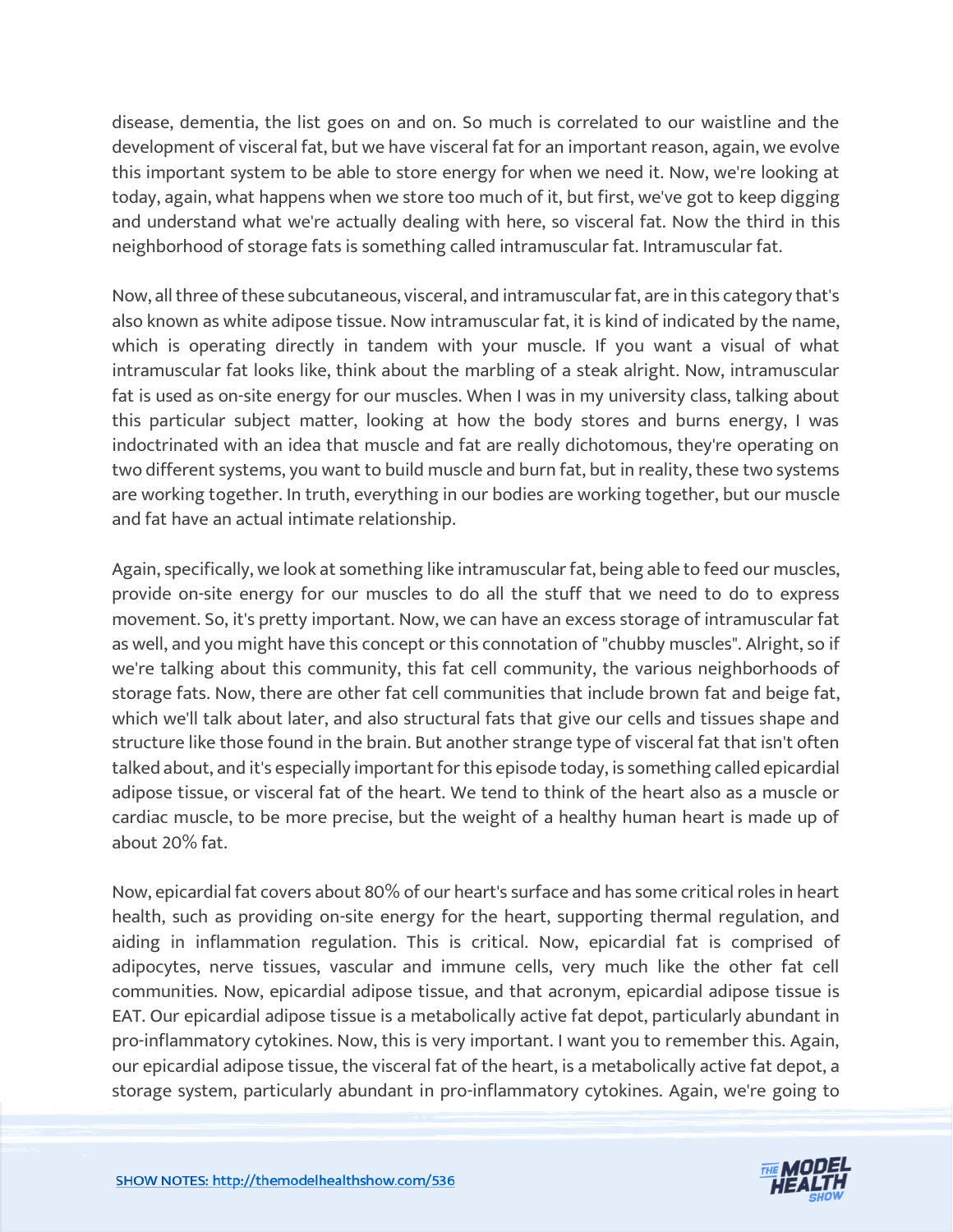come back to this later. And I want you remember that. Now, let's look at what's going on when these storage fats begin to grow excessively. Well, it's important for us to know first and foremost that growing extra body fat or a fatty heart is not a result of haphazardly creating new fat cells. We're not just creating new fat cells on our belly or on our heart, for example. We're not just creating new fat cells.

That's a little bit of a misconception. What's actually happening when body fat grows is that the fat cells themselves are growing. In fact, fat cells can actually expand their volume more than 1000 times their normal size. Okay, now, I'm going to repeat that. Our fat cells can actually expand their volume more than 1000 times their normal size. Nothing else does that in the human body. And in the Marvel Comics Universe, this would be like Ant-man pushing the button and becoming Giant-man. Or I respectfully use this analogy, it's like a trash bag getting filled with contents, because a trash bag, if you think about it, even in its packaging, it starts off as this sort of compact thing with a lot of plasticity and room to grow. And so, as that trash bag is getting filled up, getting filled with contents, and the trash bag has a certain capacity, and it's going to keep expanding and expanding and expanding, depending on the quality of that trash bag as well, we can get to a place where it's pretty sustainable. But we can also get into a place where the trash bag starts to have breaks in, it starts to have leaks. Or maybe you're trying to tie it together or lift it somewhere and move it around, and it's more fragile, and you start to get stuff coming out everywhere. And it gets into a place where stuff gets a little bit nasty.

Now, this is a specific analogy that I'm utilizing here as we start to venture into new domains of science today, looking at leaky gut, looking at leaky brain. And also, just cellular activity where there's leaks or breaks happening, and things are getting in places where they're not supposed to, specifically, the toxins that our cells could be carrying. And we're going to talk about that more in a moment and specific peer-reviewed evidence that we have on this subject. But to finish off this fat cell growth mechanism, fat cells grow as they're being filled with excess energy in the form of triglycerides, okay? Triglycerides. This is three fatty acid molecules attached to a single glycerol molecule. Again, triglycerides. Now, here's where all of this gets really interesting. Fat cells are not just packed with triglycerides. They're also used as a growable storage depot for things like persistent organic pollutants and other toxicants. According to a study published in the peer-reviewed journal, Comprehensive Physiology, the lipophilic nature of newly invented environmental chemicals leads to the bioaccumulation of them in our fat tissue. Lipophilic, with lipo meaning fat and philic meaning loving, denoting what compounds are drawn to bind with.

So, these persistent pollutants, these chemicals that are released into our environment have a fat-loving capacity to them. They're drawn to bind with fat. When we gain excessive weight, we literally become a magnet for environmental toxins. The researchers have noted that PCBs,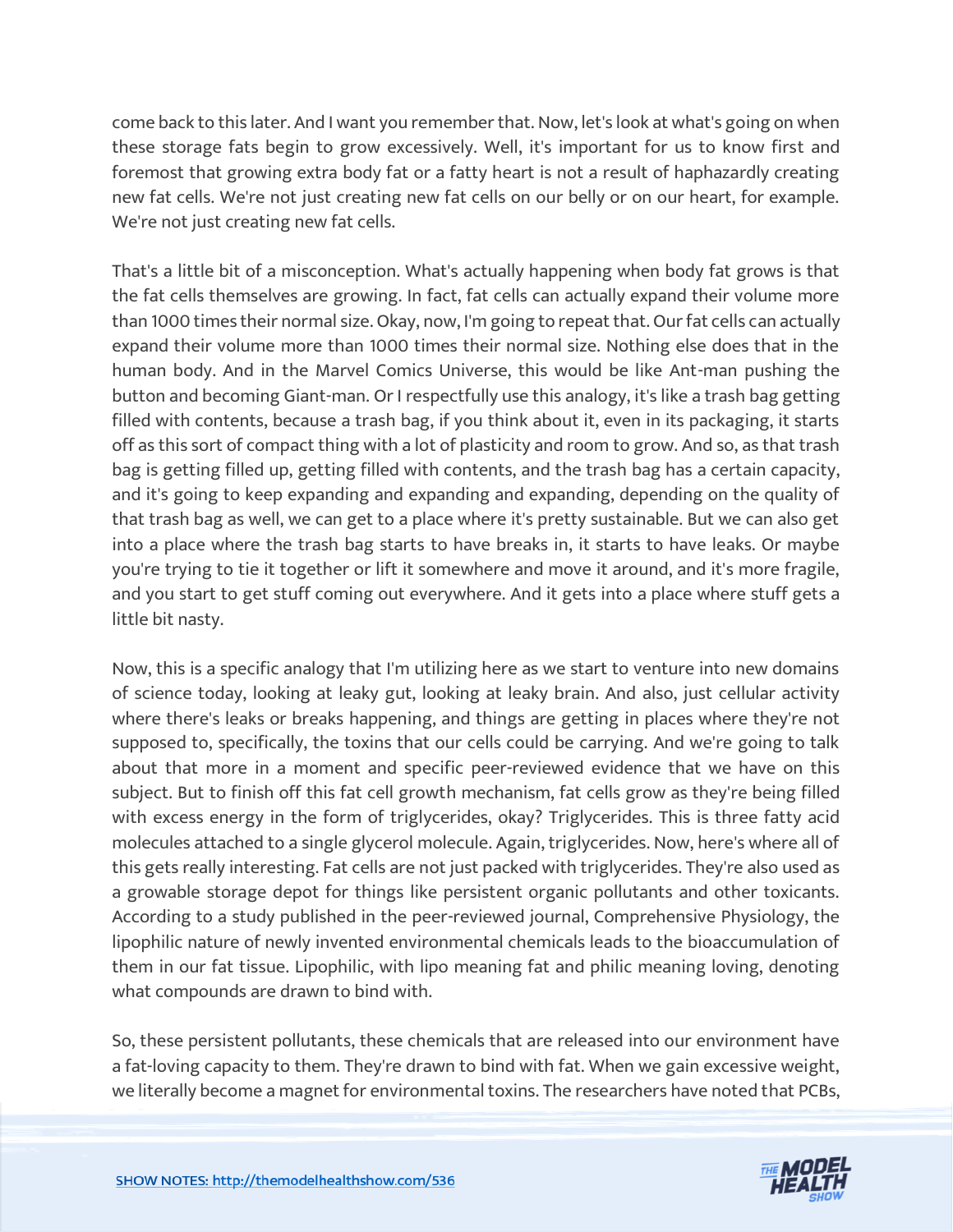PBBs, and other industrial chemicals are incredibly resistant to biodegradation, and they readily find a home in our fat cells as our body fat levels expand. Now, this is an incredibly concerning issue today because it's estimated that 10 million, 10 million new chemical compounds are being unleashed into our environment each year. Again, 10 million new chemical compounds. A recent study published in the journal, Frontiers in Ecology and the Environment, states that the research community is falling woefully behind in studying the chemicals, pesticides, pharmaceuticals, and other novel concoctions discharging into our air, our oceans, our waterways, soil, and the food chain.

The truth is conventional science has no idea what all of this new chemical exposure is doing to us. We have no idea. 10 million new chemical compounds released into our environment every year. And wondering again, what's happening with humanity? Why is our health in such a tragic place? Could this be playing a role? You already know the answer to that. What is it doing to us? What is it doing to our planet? Just on the topic of pesticides alone, there are more than 34,000 pesticides derived from 600 synthetic chemicals that are registered by the EPA as safe to use in our country. 34,000 pesticides. It's unbelievable. That's the Environmental Protection Agency, by the way. It's supposed to be protecting the environment, which we are a part of the environment.

In addition, there are also 85,000 more chemicals that are regulated separately under the Toxic Substances Control Act. They're supposed to be controlling this stuff. But again, science is so far behind, unable to keep up with all the new chemicals that are getting put into our environment. And our fat cells are just... Especially as our fat cells, our body fat is expanding, we just become a reservoir. We become a sponge for these environmental chemicals. Now, circling back to how our bodies are handling this immense exposure, our fat cells sequester a significant amount of these toxicants. And this is one of the issues with fat cells contributing to inflammation. But there's also the issue of the excess fat itself inciting an inflammatory immune response.

I'm going to share this information with you directly for my best-selling book, Eat Smarter. In it, I state, "Scientists from the Methodist Hospital in Houston, Texas unveiled concerning new research published in the journal, Cell Metabolism. The report established that when it comes to excessive inflammation and fat storage, the fat cells themselves are at least partly to blame."

"We've established that inflammation is a natural response of our body to injury or infection. And even though your fat cells may be in good working order, when they are overburdened, they appear to issue false distress signals that send your immune cells into a tizzy. The study found that fat can trigger heightened activity with your immune system. And too many overfilled fat cells can make your body think that you're infected."

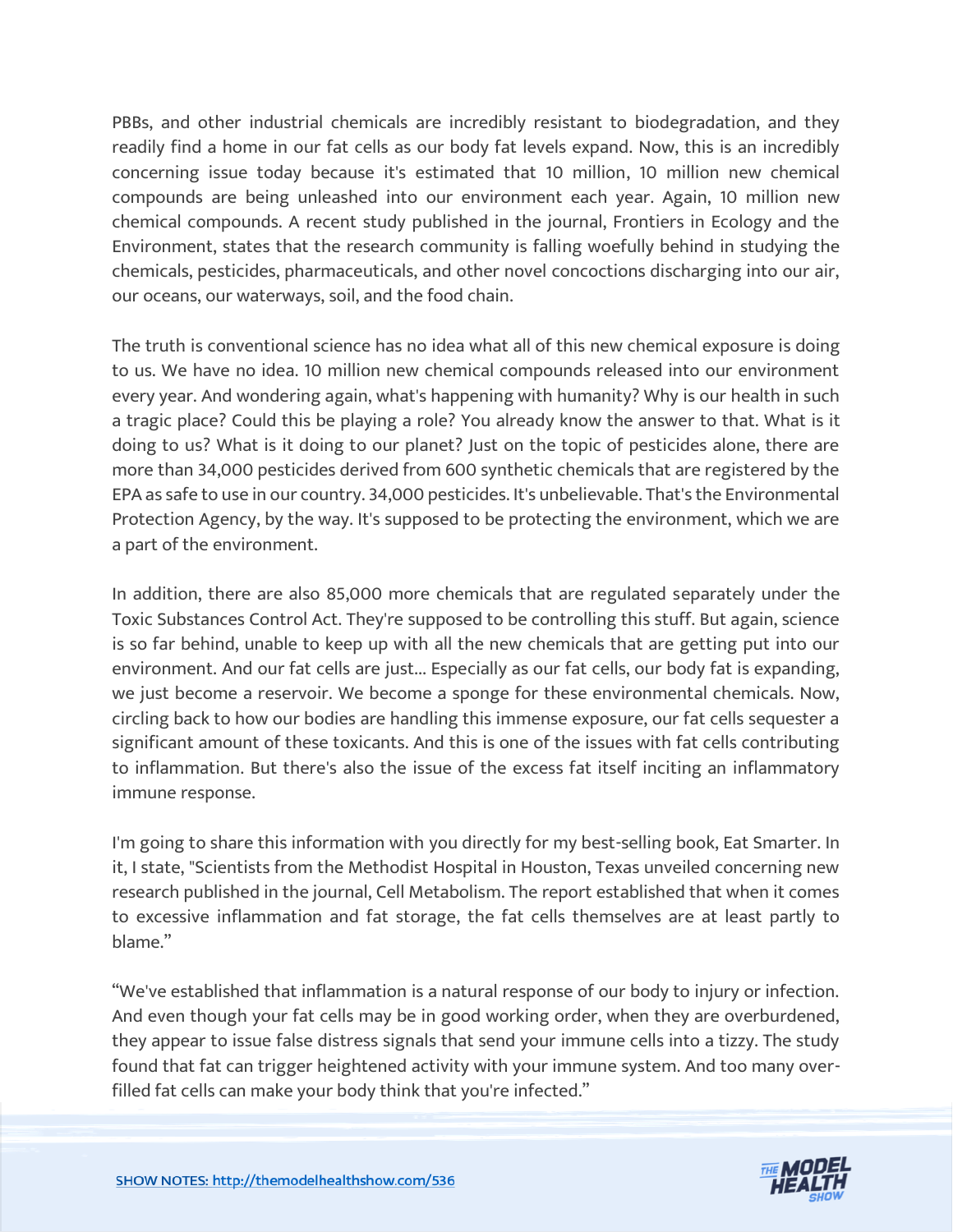"This is yet another way that body fat can become a vicious circle of inflammation and more fat storage as a result. The lead investigator, Willa Hsueh, MD stated that, "(Your fat cells are) doing the thing they're supposed to do, storing energy, but reacting negatively to too much of it." This again, stresses our need to implement methods that reduce body fat and reduce inflammation collectively. Managing inflammation is like playing with fire. We need just enough to keep your house warm, cook, and keep everything running, but when it's in excess, it can quickly burn your metabolic house down." Now again, this is a segment taken directly from my book, Eat Smarter. And this leads to the great issue that we're facing today. Our already inflamed cells and organ systems are facing off against an infectious disease that adds an even greater inflammatory response to the mix, creating a metabolic mess. An absolute metabolic fire. That metabolic house is getting burned down. It's not at all a surprise for researchers who are actually following the decades of data that we have on metabolism, inflammation, and infectious diseases.

So, here's where we're at currently. A recent study that was published by the CDC, analyzing COVID-19 hospitalizations and severe illness from over 800 US hospitals and over 540,000 citizens who contracted COVID-19. What the researchers uncovered was that the biggest risk factors for hospitalization were, number one, hypertension, which is related to the heart and cardiovascular system, which visceral fat of the heart plays a direct role in. So that was number one, hypertension. Number two, disorders of fat metabolism. There's that word again, metabolism. And number three was obesity. Again, these are the risk factors for hospitalization, but the CDC reported after analyzing these 540,000 test subjects, the strongest risk factors for death from COVID-19 were number one, obesity. It was a clear risk factor repeatedly in multiple arms of this study and many others as being, again, the number one risk factor for death from COVID-19.

The second leading risk factor reported in the CDC study... I want to encourage you to check out the video of this episode so that you can see all of these studies on screen for yourself and go along with me. But the second leading risk factor for death in the CDC's report, risk factor for death from COVID-19 was anxiety and fear-related disorders, which we covered in-depth on episode 506, so make sure to check that out. That's right, anxiety and fear-related disorders were the second leading risk factor for death from COVID-19, analyzing the data from 800 US hospitals and over 540,000 COVID-19 patients. Now, the third leading risk factor for death from COVID-19, the third leading risk factor was diabetes. Again, heavily related to metabolism. Now, this study is mirroring many other studies that are demonstrating the dangerous connection between obesity and COVID-19. And in this episode, we're going to actually detail what's happening. How is this happening? How is obesity actually leading to worse health outcomes?

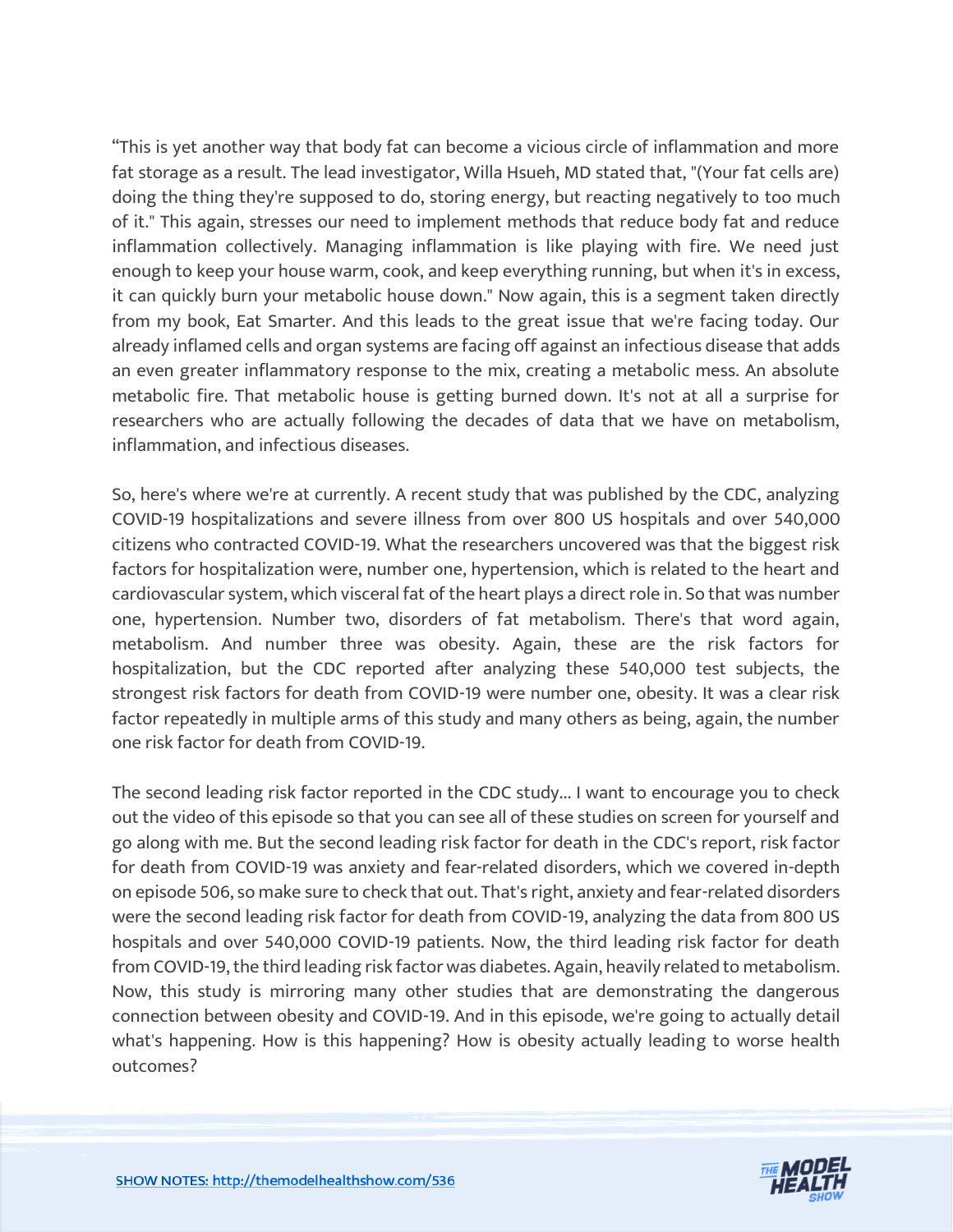But just to dig a little bit deeper here in the data, demonstrating the outcomes of obesity in relationship to COVID-19, this is another study published by the CDC that a lot of folks don't know about, and this was done on healthcare workers. Now, this is a population with notable exposure. And still, what the data shows is that all people were not affected equally. In fact, the numbers weren't even close. A meta-analysis published by the CDC found that 90% of healthcare workers hospitalized with COVID-19 had at least one underlying chronic condition, with obesity being the most prevalent. Again, 90% of healthcare workers hospitalized with COVID-19 had at least one pre-existing chronic disease, obesity being the most prevalent.

Among healthcare workers hospitalized with COVID-19, nearly 75% were obese. Many of the healthcare workers, again, had two or more pre-existing conditions with hypertension and diabetes rising to the top as well, in addition to a plethora of other conditions. Now at this point, let's take a look at some of the mechanistic drivers of COVID symptoms in the presence of obesity.

A new study published in The Journal of Infectious Diseases titled, Clinical, Immunological, and Virological SARS-CoV-2 Phenotypes in Obese and Nonobese Military Health System Beneficiaries. This is a data set taken from folks who are military family members and the like, were utilizing military health system benefits, and also, of course, some folks who are in the military as well. And the researchers stated, "Obesity has been associated with a higher level of ACE2 receptor expression, the membrane-bound host cell protein that mediates SARS-CoV-2 attachment and entry into the cells. Some posit that this difference in ACE2 receptor expression may potentially lead to higher SARS-CoV-2 viral loads among obese individuals."

Now, the study results found that, yes, some populations of obese patients did in fact have higher viral loads than normal-weight patients. And the researchers stated, "We also observed that obese or severely obese participants had a higher immunoglobulin G antibody response compared to normal-weight participants," and this could indicate an excessive immune response, an abnormal immune response, or even an insufficient immune response. So, this is starting to give us clues as to why we see, consistently in the data over and over again, worse health outcomes, when we're experiencing a state of obesity, being overweight, when it comes to this infectious disease that has gripped our world. And this is yet another study, the one that we just covered, in this study again, the researchers found that nearly 75% of the COVID-19 patients were overweight or obese.

Now, let's start tying all this together and take a look at the data that we have on the other type of visceral fat, the visceral fat of the human heart in relationship to COVID-19. In a study titled, COVID-19 and Obesity: Role of Ectopic Visceral and Epicardial Adipose Tissues in Myocardial Injury, published in the journal, Frontiers in Endocrinology has researchers sharing the following findings. One, obesity was found to be associated with chronic low-grade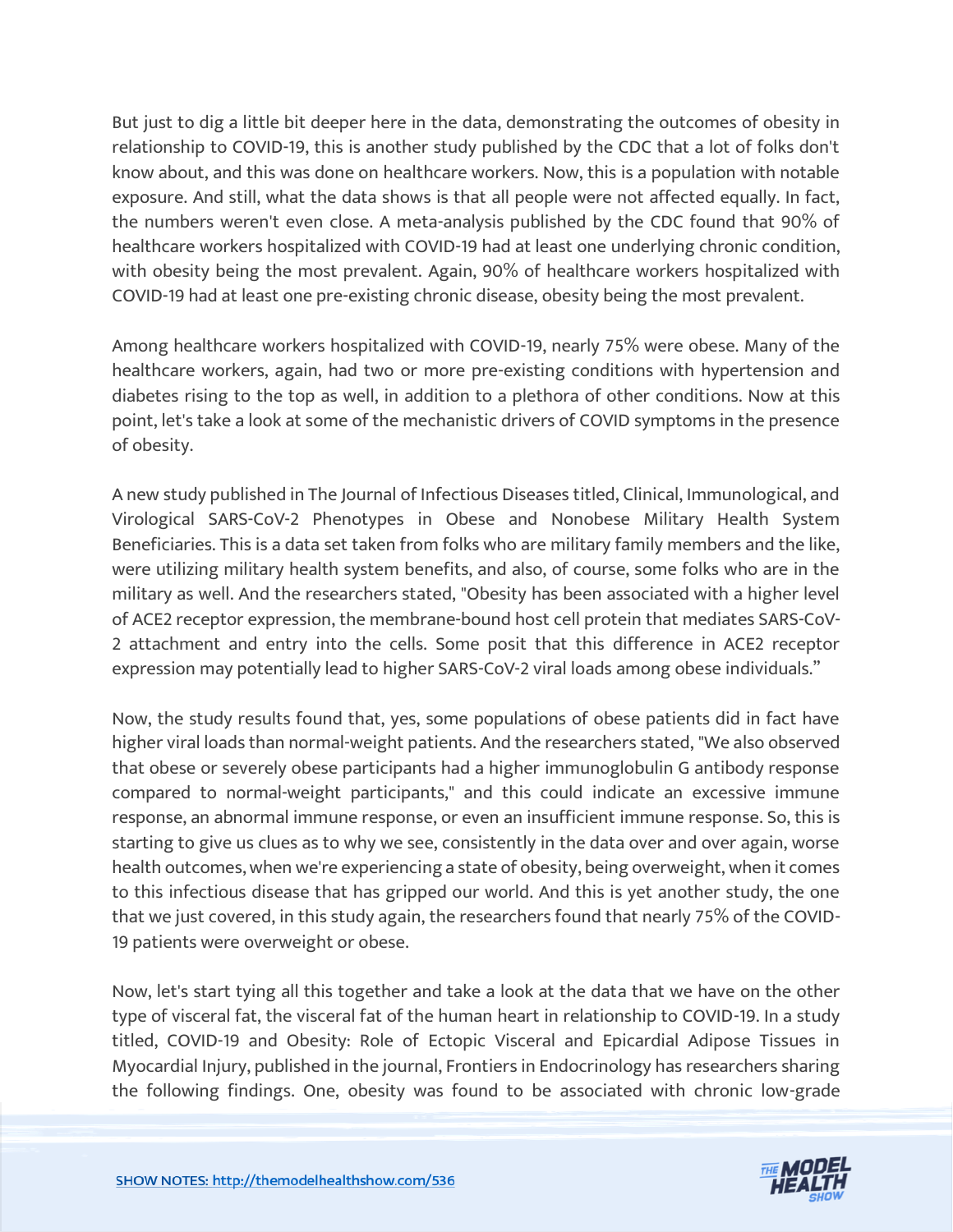inflammation, immune dysregulation, and over-expression of pro-inflammatory cytokines. Two, the role of excess white visceral adipose tissue in individuals with obesity seems important as a viral reservoir for SARS-CoV-2 via the ACE2 receptors. Three, in obesity systemic viral spread, entry, and prolonged viral shedding in already inflamed adipose tissue may spur immune responses and subsequent amplification of a cytokine cascade causing worse outcomes. More precisely, visceral adipose tissue, more than subcutaneous fat, could predict intensive care admission.

So, they were able to predict who's going to end up in intensive care based on their visceral fat levels. And four, epicardial adipose tissue could fuel COVID-19 induced cardiac injury. I'm going to repeat that. Epicardial heart fat, epicardial adipose tissue could fuel COVID-19 induced cardiac injury and myocarditis, and extensive pneumopathy, which these are diseases of the lungs, by strong expression of inflammatory mediators that could diffuse through the vascular wall. So, we know now that SARS-CoV-2, COVID-19 has this tropism for lung tissue, for the cardiovascular system, but more specifically in targeting the endothelium. So, what we're seeing here is that with excess visceral fat of the heart is dramatically increasing the risk of myocarditis and other cardiovascular issues and lung issues as well, lung diseases as well.

Now, at this point, we're ready to take the next step in understanding how obesity is creating such a tragic susceptibility to COVID-19. This issue is not getting addressed. No one is actually stepping up and saying, "Hey, this issue is taking place, here are the mechanisms behind it, and here's what we can actually do about it." But for you being an empowered citizen at this time, more than ever, getting this information in your hand, sharing it and applying it, this can be absolutely lifesaving. Now we've already denoted how carrying excess weight is inherently creating a pre-inflamed state in the body. And also, we denoted how the data is expressing, how we see a prolonged viral shedding when we're carrying excessive body fat. We're seeing issues with a higher viral load. These are all components.

Now, to give a simple example, based on the data we've already covered, what happens when we're in a pre-inflamed state when our fat cells are setting off an immune response, sending out this distress signal and we have this state of chronic inflammation already taking place in the body, and then we are exposed to a virus, to a pathogen, to an infectious disease that spurs about a proinflammatory response as well, which it's not the virus that creates the inflammation, it is our body's response to the virus, that's the key. What if the immune system is already over-burdened, it's already dysfunctional, and now we have this viral infection to deal with? We are literally just creating the foundation; we're creating the scenario where our body fat is loading the gun and then COVID-19 can come into the picture and pull the trigger.

And so, this is already setting the foundation. Now we're going to take this another step, because there's another important dynamic that you need to know about, and it's this field of

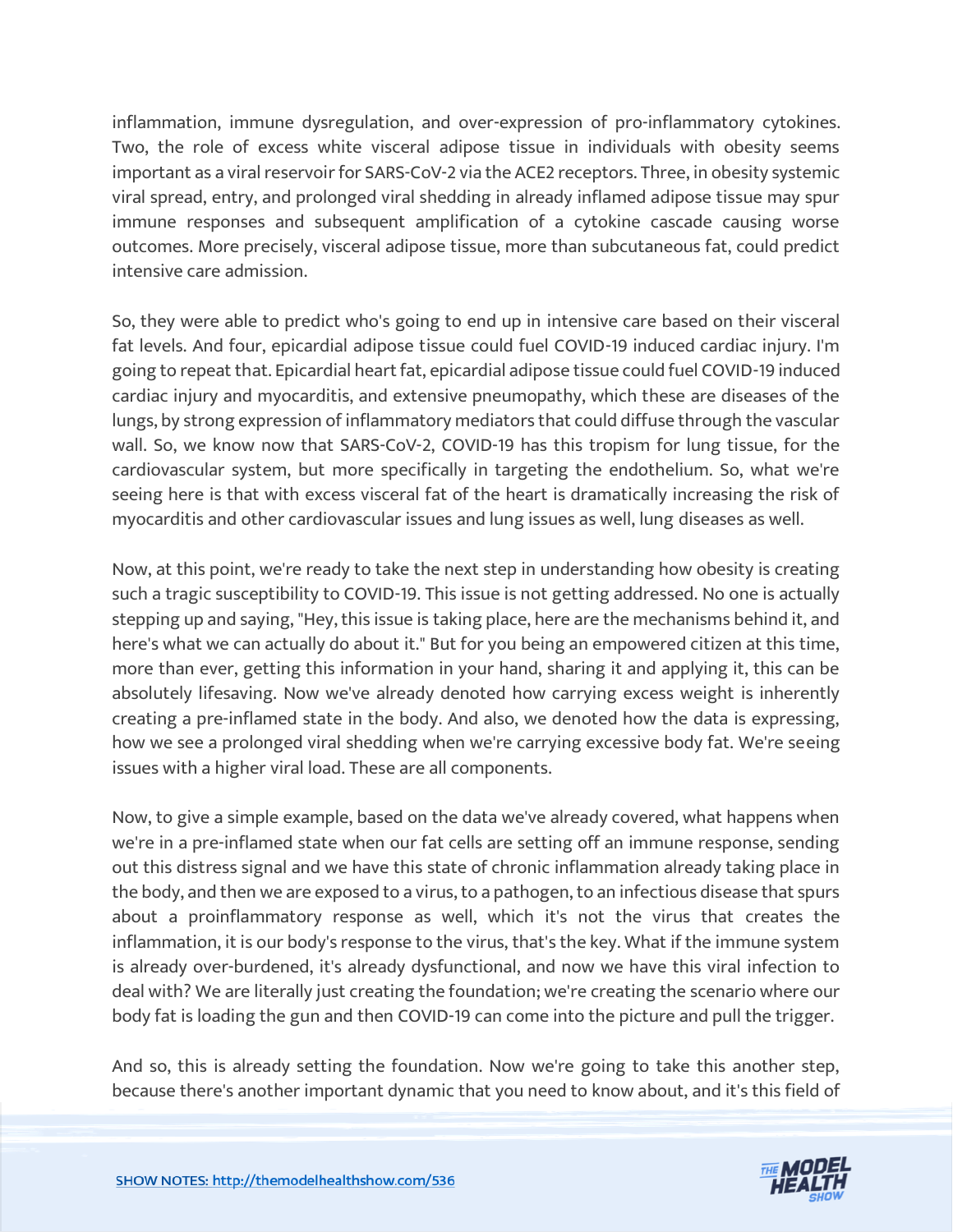science looking at something called immunometabolism. Immunometabolism. There are two primary aspects to understanding the subject of immunometabolism. One, analyzing immunometabolism from the micro-perspective. Immunometabolism describes the changes that occur in intracellular metabolic pathways in immune cells during activation.

In essence, our immune cells rely on very dynamic metabolic pathways to operate appropriately. Whether it's in the context of minute-to-minute management, and maintenance, responding to injury or facing off against pathogens, the metabolic health of our immune cells will ultimately determine their effectiveness. So, we're talking about the metabolism of the immune cells themselves. So that's one aspect.

Now, the second aspect, analyzing immunometabolism from the macro-perspective. Immunometabolism then describes how the health and metabolism of the individual overall controls the functionality and efficacy of their immune system. Obesity/poor metabolic health leads to significant dysfunction in energy production. And you need energy for cellular function, you need energy for immune cell function. Every cell in your body, specifically right now, is of the utmost importance is our immune cells, they require energy, and without adequate energy, those cells struggle to perform even at substandard levels.

So, these are the two aspects of immunometabolism. One is the micro aspect, looking at the metabolism of our immune cells themselves, so this is critically important. Our immune cells, they have their own metabolic function. And then the second aspect of immunometabolism is looking at the health of the individual overall and understanding that if energy is being siphoned to deal with this chronic low-grade inflammation, to deal with the constant processing of abnormal food, and the constant processing and storage of abnormal toxicants in our environment, it's just requiring... So much energy is getting siphoned away from the energy that could be used by our immune system, our immune cells to mount an appropriate response. This is starting to pull away the cobwebs, it is starting to part the clouds, and us being able to see clearly why is obesity creating this mighty susceptibility in the context of COVID-19.

Now, one other aspect of immunometabolism that's noted in the peer-reviewed evidence is that gaining excessive body fat causes genetic alterations that can derange the body's immune response. Again, gaining excess body fat literally creates genetic alterations that derange the body's immune response. This is an epigenetic influence that's changing the expression of our genes and shifting how our immune cells are even operating in the first place overall, globally within our system. So, this is really powerful. So, this field, this understanding of immunometabolism is really coming to the forefront if we're starting to understand how obesity is such a risk factor in the context of COVID-19.

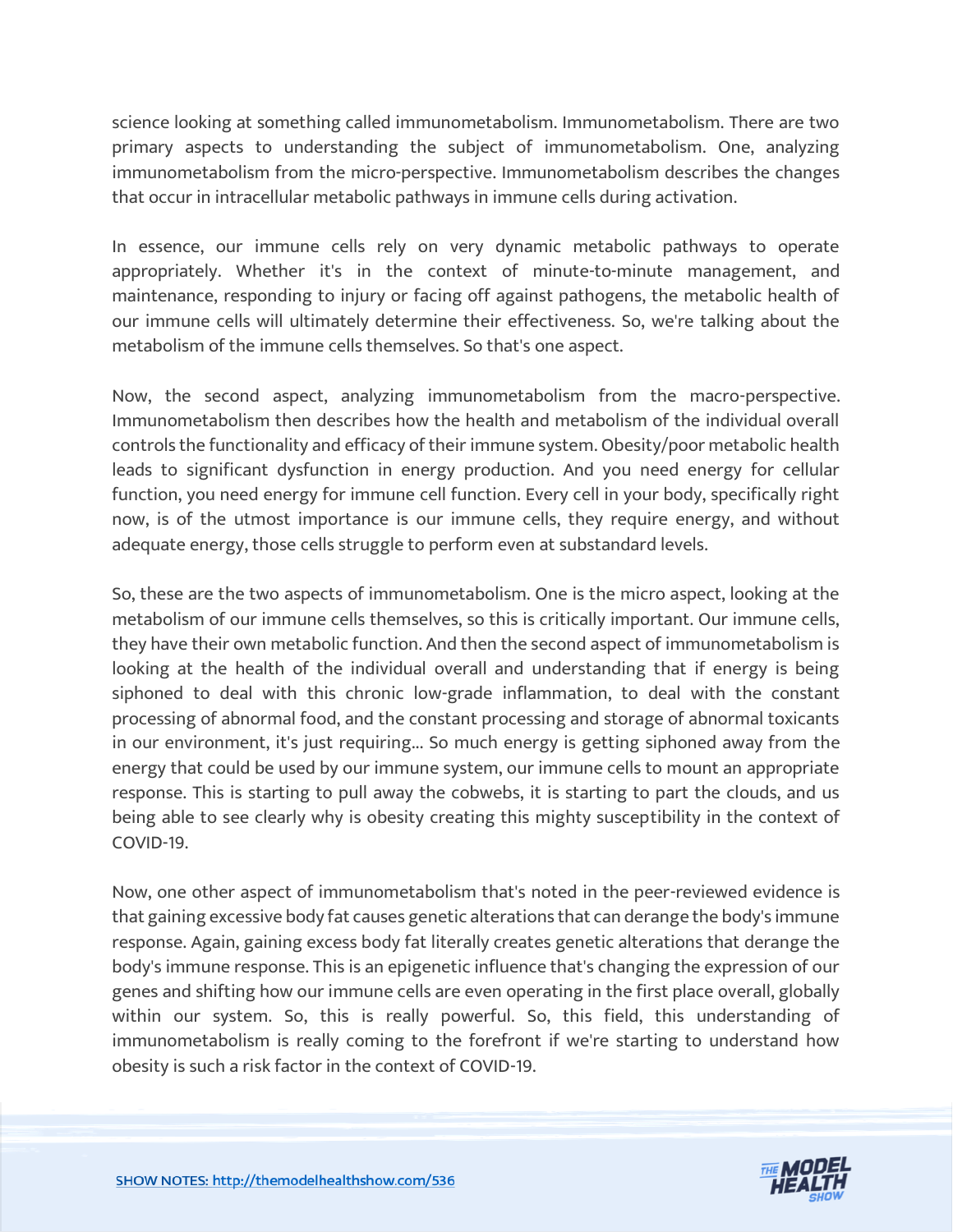Now we've got to address this issue head-on. This is the worst part of all of this. Obesity rates have already been the highest in recorded human history here in the United States, prior to COVID-19 even being in existence, being a part of our lexicon. It's already well established that here in the United States over 240 million of our citizens were overweight or obese prior to these pandemic times even taking place. Again, 240 million US citizens being overweight or obese. Our rates of obesity, our rates of chronic disease are higher here than anywhere else on planet earth than anywhere else in recorded human history. And this is not a good trophy to prop up. This is not something we want to celebrate and be happy about, except in the context of, we can also be the solution. Because things are so bad here that we can demonstrate what's possible when we turn these things around. And I believe that we can do it.

Now, this was prior, again, to the pandemic taking place, and the worst part of all this is that things have gotten substantially worse due to the social and economic shutdowns related to COVID-19. One study published in the Journal of the American Medical Association tracked about 300 people for several months over this pandemic and found that people were gaining about a pound and a half additional weight each month. Alright. And this is just one, there's so many studies that are being done and tracking this information. I just felt this one was interesting because it's looking at a specific monthly increase in weight over these pandemic times. So, that can add up rather quickly.

So, you put that in the context of one and a half pounds accumulated each month over the course of 10 months, 12 months, 15 months, but most alarming for me, and what we have some of the best data on, is what's happening to our children. Here in the United States since 1980, the obesity prevalence among children and adolescents has almost tripled, again, prior to COVID-19. Since 1980, the rates of obesity in our children have tripled. Today, nearly one in three of our kids are overweight or obese. Now, according to the CDC, the rates of childhood obesity took an enormous leap during the pandemic. Their study detailed how severely obese kids expected annual weight gain increased from 8.8 pounds, before the pandemic, to 14.6 pounds.

And in moderately obese kids expected weight gain of 6.5 pounds went up to 12 pounds, nearly doubled. Nearly doubled in this short time span. And even children who are noted to have a healthy weight prior to the pandemic, saw their annual weight gain increase from 3.4 pounds to 5.4 pounds. Now, the superficial mindset can say, "Hey, it's alright, we can fix that later. What they went through was a temporary thing", but they're negating the signs around recidivism and how our weight accumulation during childhood and as adolescents then is the launching pad for our weight, for our metabolism, for our health state, our prevalence towards chronic diseases later in life, once we get into our 20s, 30s, 40s and beyond. When we're accumulating this kind of weight, excessive weight gain as children, it makes it exceedingly more difficult to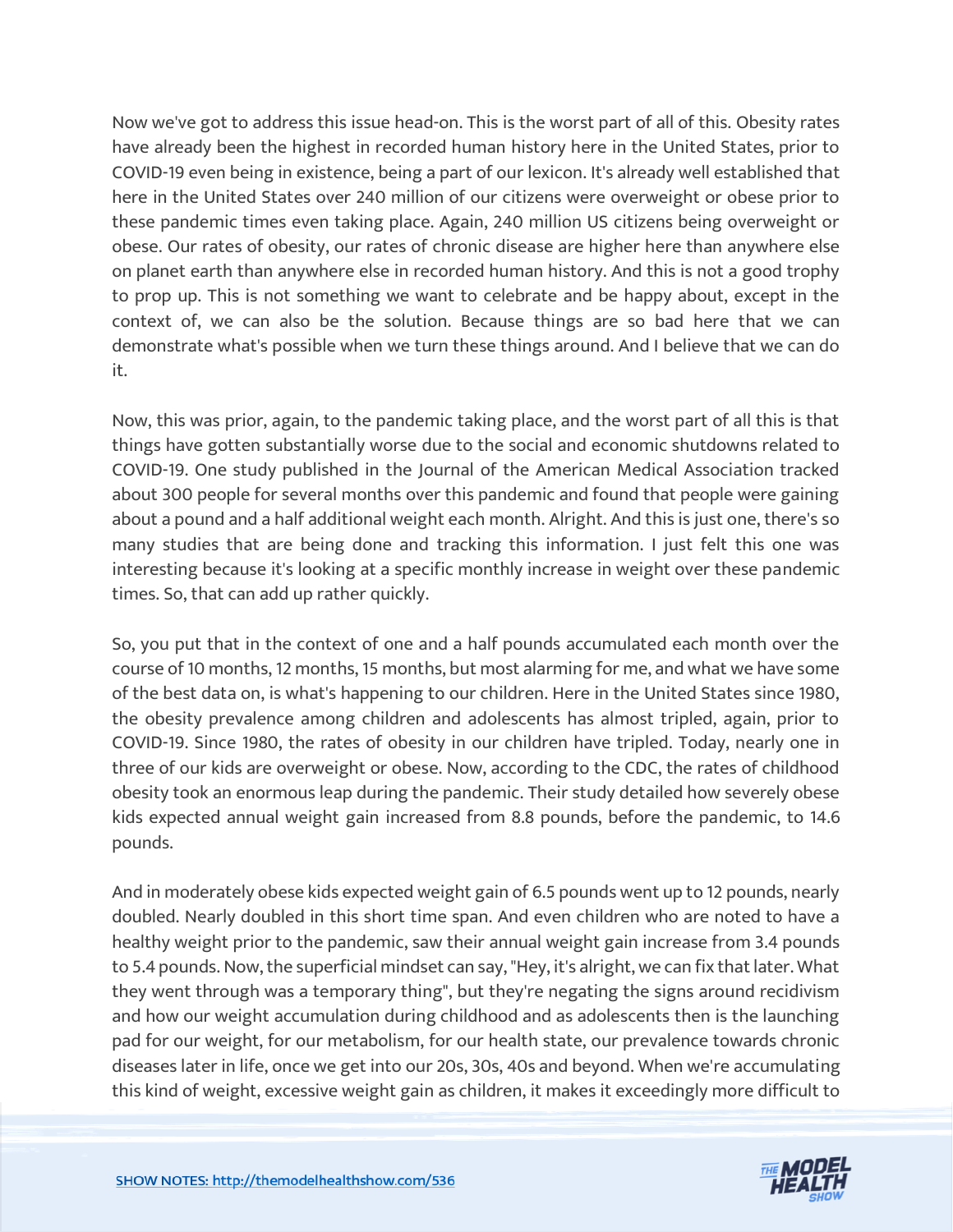lose that weight as we get older. Many people have experienced this, firsthand, but now it's at an epidemic proportion.

So, we're setting our children up for a lifetime, oftentimes of struggle because they're not getting this kind of education. But again, I'm a firm believer that we absolutely have the power to turn this around. Me being very science-minded, I have to open the door for miracles to take place, it's going to take a miracle, it's going to take a miracle for us to turn this around, but I believe that we have the capacity to do it. We've got to get this education. We got to say, "Enough is enough, this is not okay. Look what we're doing to our children. Look what we're doing to ourselves, which makes it easier to do this to our children. Because we're not in a good state of health". And so, looking at these numbers, we can just... If we just take a rational, logical perspective, something is wrong, something is severely wrong here in the way that we're handling this situation. Because not only is obesity the number one risk factor for death from COVID-19, but now we've made obesity far worse in our society.

How does that even make sense? And what we're doing is we're taking a superficial treatment approach in this, as we've continued to do, having pharmaceutical interventions, and not addressing the underlying susceptibility that's going to make a susceptibility to this virus and all future viruses because this is not the last time, making us more susceptible... Now, we're not just susceptible to this particular virus, we're more susceptible to death from everything because our health is getting worse.

One of the overlooked results that has taken place in 2020 with all the shutdowns, with all the changes that took place, with... Under the guise of protecting us, was the dramatic increase in deaths from heart disease that is simply not getting talked about. On average, we have about 630,000 folks die in the United States from heart disease each year, which is terrible. But that number jumped up to almost 700,000 in 2020, and you don't hear a peep about it. We've successfully made our society sicker. We've successfully made our society more susceptible to all manner of infectious and chronic diseases with how we've handled this, and we're still not addressing how do we get our citizens healthier. But this is within our power.

We are going to take control of this ourselves. We are going to improve our own health, the health of our families, then out-picture that to the people around us. We can influence influencers, we can lead leaders, and we're going to do this by being the example, by being the model. So, at this point, let's dive in and talk about what are some of the simple actionable things that we can do to shift this body fat ratio, to shift this issue with obesity?

Simple. Again, clinically proven things that we can do right now to start to make a change. Number one, we've got to look at what is the biggest ingredient in our excessive weight gain that we've seen as a society in recent decades. Well, according to the Journal of the American

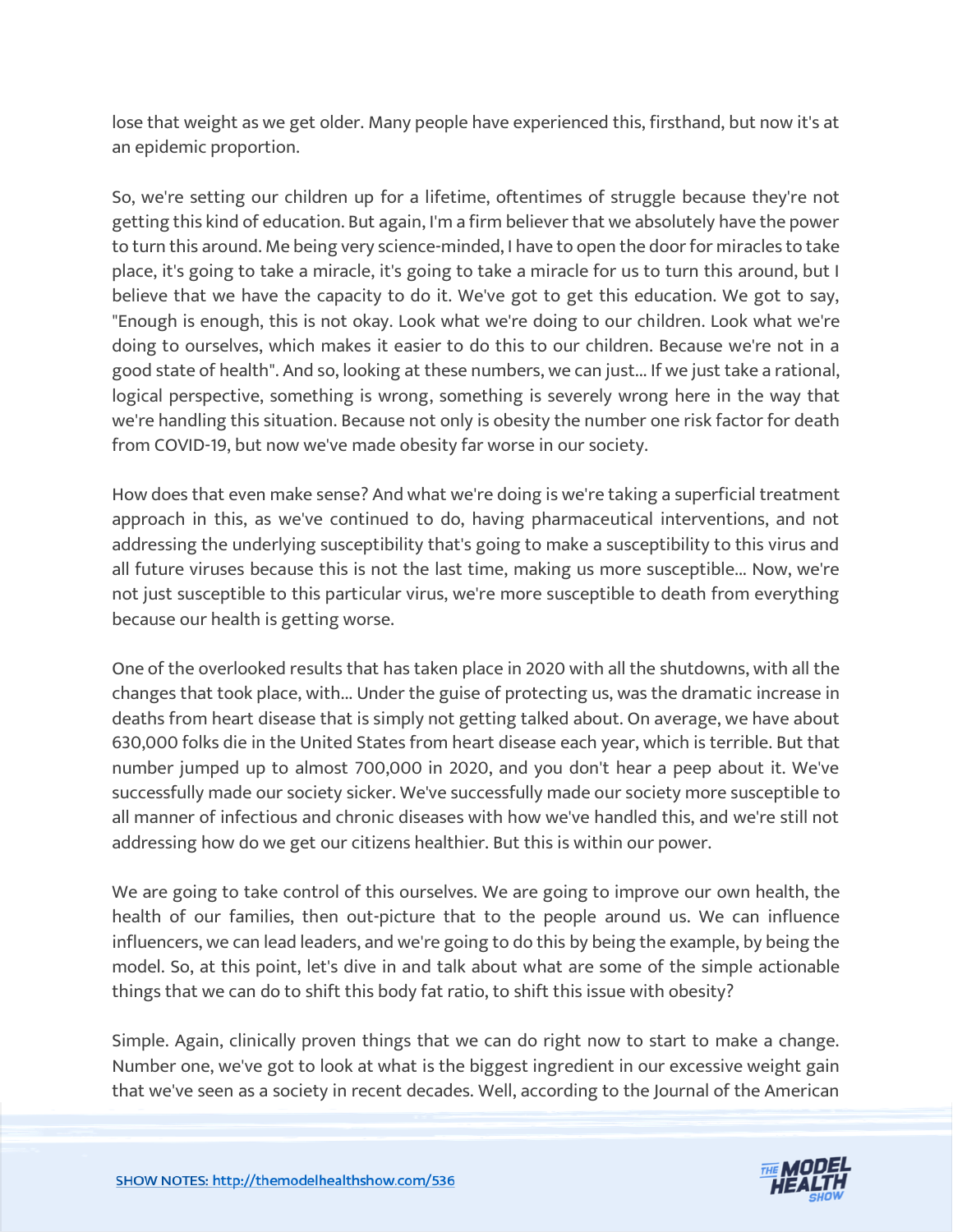Medical Association, the number one contributing factor to our nation's epidemics of chronic diseases, heart disease, obesity, diabetes, and the like, the number one contributing factor is poor diet. We've got to remove the cause. But let's not go and just try and say, This food's bad, that food's good. Let's talk about a guiding principle. We don't have to be all or nothing. Well, let's talk about a guiding principle that we can use right now to positively shift our body fat ratio, dramatically decrease our susceptibility to high viral loads, to improve this category of Immunometabolism, putting things in our favor.

Number one, in the diet context, is taking on an insulin-optimizing diet. We talked about how diabetes is a major contributing risk factor, and obviously, diabetes is a major role player, they go in tandem, there's this term diabesity, diabetes, and obesity. So, helping to optimize and improve what's happening with insulin, because insulin is our body's major driver, it's kind of our major key in opening up our cellular doors to be able to store energy. Alright.

So fat cells are getting filled with content based on the activity of insulin, alright. Now, we can get into this place where insulin has been so busy, it's getting worked so hard because of things that we're bringing into our bodies via just absolute bombardment with the glucose, for example, that insulin starts to sleep on the job, that insulin starts to become more resistant to, one, production or, more likely, in many cases, it's getting produced, but the cells that... Those receptor sites for insulin become resistant to its signal. And this is what happens when we're constantly bombarding our system with things that get our blood sugar very high because insulin is just doing what it's designed to do, our body is doing what it's designed to do, it's helping to clear and clean our blood, get that glucose out of our bloodstream, because truly if we have high blood sugar, it can tear stuff up in our circulatory system. I liken it to having shards of glass, like a lot of pieces of glass that can easily kind of get vacuumed up, if it's a little bit, but if we have a lot, it can start to really tear stuff up, especially those smaller capillaries, and this is why we see side effects and symptoms related to diabetes, like vision loss, we start to see neuropathy, we start to see issues with folks getting things amputated because of that circulatory system getting damaged.

What can we do to help to address this, to shift our body fat ratio, to improve our insulin sensitivity, is having an insulin-optimizing diet? Number one, the clear indicator here is simply reducing the carbohydrate load. A recent study published in the Journal, Cell Metabolism, had overweight test subjects with high levels of liver fat, reduce their ratio of carbohydrate intake without reducing calories, and here's what happened after a short two-week study period, the subjects showed, "Rapid and dramatic reductions of liver fat and other cardiometabolic risk factors." Again, without reducing calories, they made a positive alteration in their metabolism. So, we're not getting into the calorie conversation, we're just talking about insulin-optimizing diets, reducing that carbohydrate bombardment. Particularly, we're not talking about real whole foods, the carbohydrates seen in starchy vegetables like potatoes, for example, or non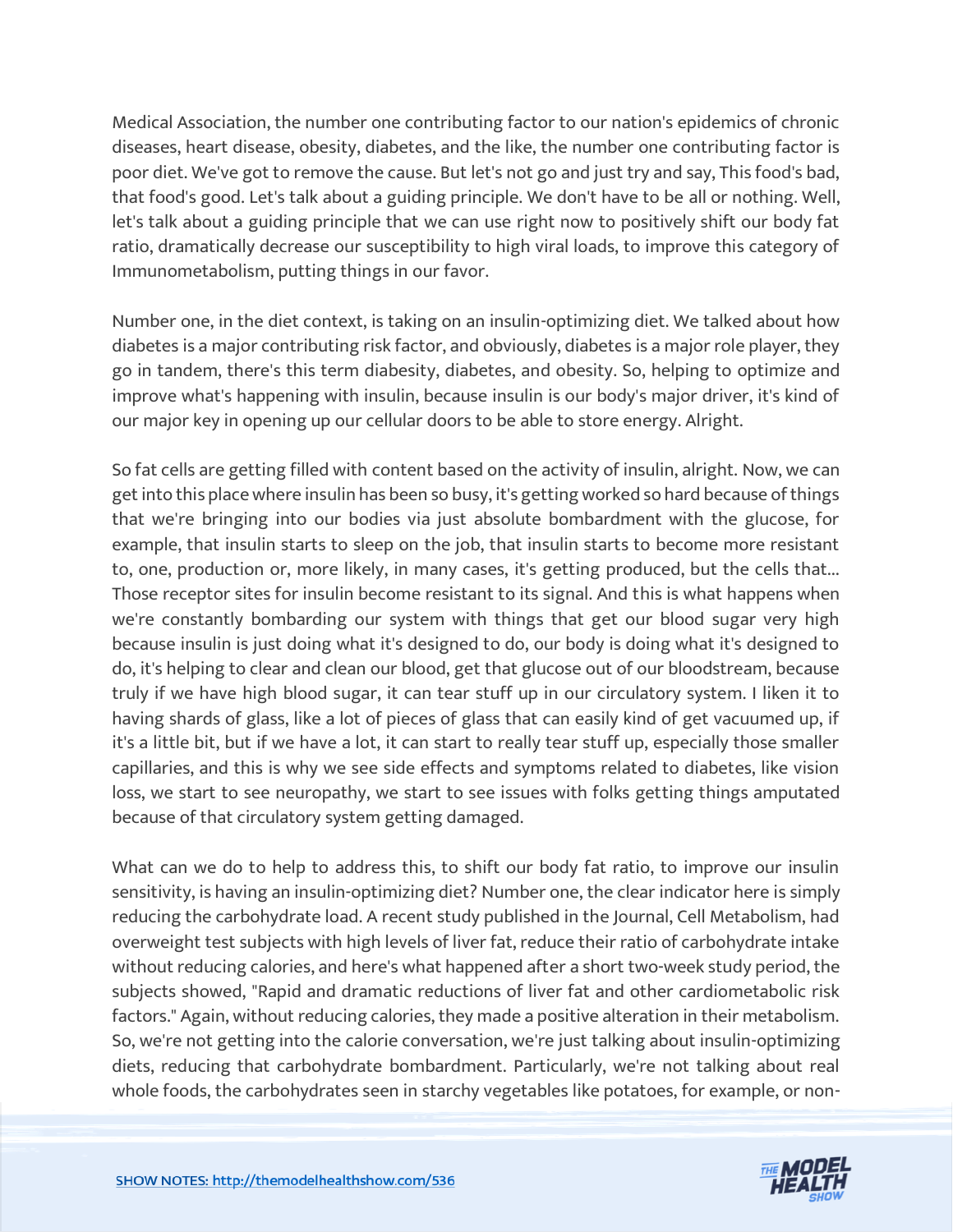starchy green leafy vegetables or low glycemic, high quality antioxidant-rich berries and things of that nature. We're talking about the white stuff, we're talking about that cocaine, we're talking about sugar, we're talking about that stuff, we're talking about highly refined carbohydrates, these hyper-palatable, heavily processed foods, the stuff that I grew up with.

Alright, I grew up with Ramen noodles. I'm talking about that's a meal. And so, I actually just took my son to a soccer practice the other day, and there was three packs of Ramen noodles just sitting on a random bench, and part of me wanted to get up. It is that old me was in there. We used to take Ramen noodles to school. Alright, but not like what you think. We're not like putting them in the microwave at the... We didn't have it like that. I was in the free lunch program. My school... I was in... I was not in a good neighborhood. What we would do is take the Ramen noodles and put them into a plastic baggy, crunch them up, like smash them up, add the seasoning in and just kind of shake the bag up and just nibble, just like a little, put your hand into the bag and nibble on that all day. That's what we did. And we would also take packets of Kool-Aid or Flavor Aid because again, we're broke, and we would add sugar, put it into a bag and just lick on that through the day. I didn't personally do that one. Okay.

But the ladies did, the young girls in my school, my elementary school, they had that more... More of a tendency to do that, some of the fellows too, but having the sweet stuff... Literally, that's crazy, right? But these are the things we were doing. Not to mention the penny candy, \$1, 100 pieces of candy, the crazy chips, the Lays, the soda, the Vess soda, that was my jam. Where I'm from, strawberry Vess, grape soda, the orange Sunkist, these are all things on a regular basis, the fast food, I'm just inundated with these things in my environment. I don't know any better, and so I'm bombarding my system with all these heavily process processed, high glycemic insulin-deranging foods, and it's not an accident that the majority of my family members growing up were obese.

But this doesn't mean that they're not good people or smart people, we just didn't know. This is what we were exposed to in our environment, and so helping to improve exposure, it's our responsibility to change, but the key is we have to be aware that change is possible, we have to be aware of what change actually looks like. Let me be clear, because in my mother's mind when she was wanting to lose weight, in her state of obesity, she got the McLean burger, this is when McDonald's came out with the McLean, trying to do better, diet soda, it's the marketing leading to a dysfunctional belief about how do we actually get to health, slim fast. I learned… I saw my mom doing it, never quite getting the results that she was looking for.

So, number one, we want to avoid these crazy highly refined, should be borderline illegal, maybe get on the black market, that's where we should be getting the Chocodiles, and the Twinkies and the honey buns that I was eating, that should be some black market stuff, to be honest. No, in reality, we can still engage with some of these foods from time to time, it's not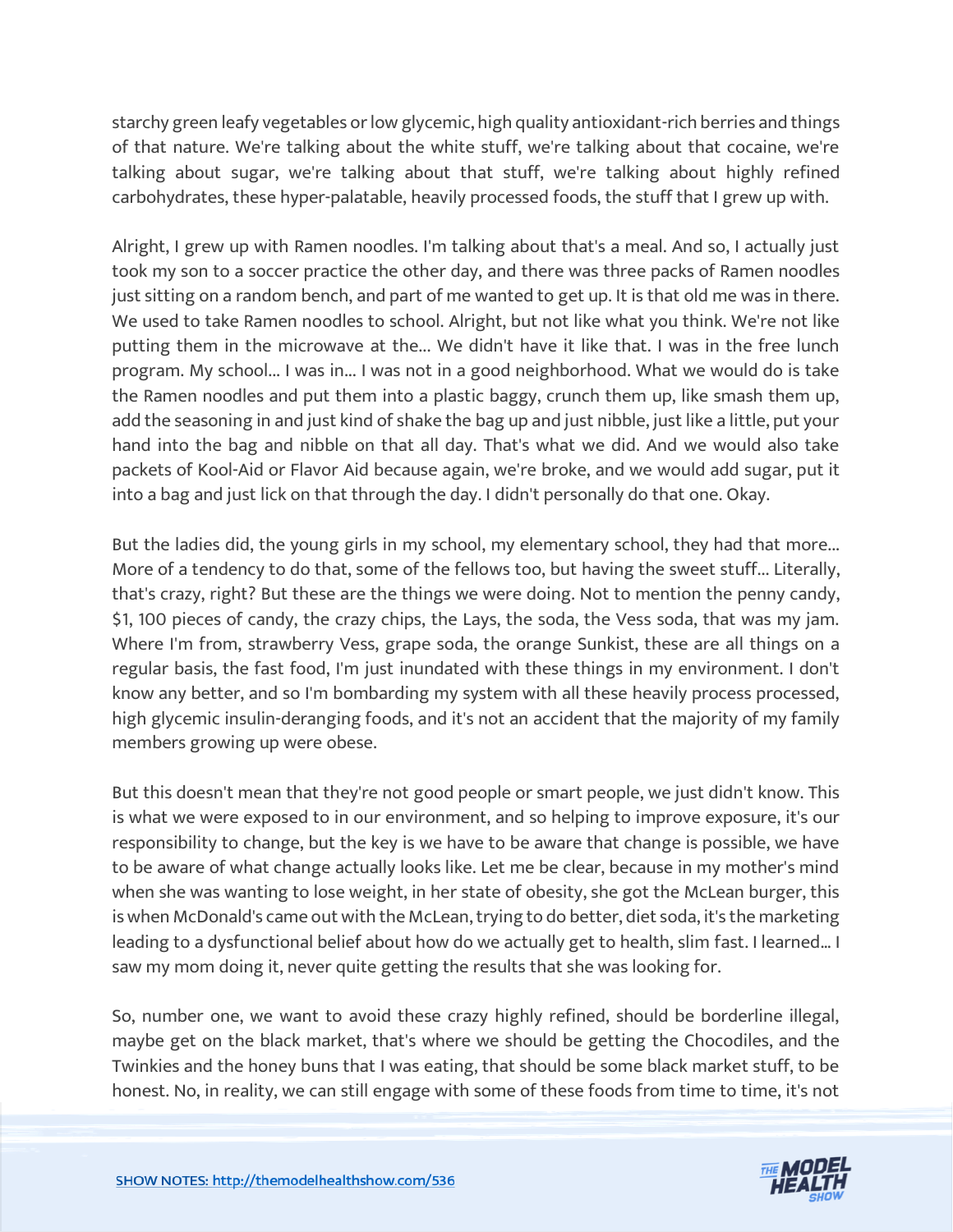about just black or white. Ideally, we wouldn't have immense exposure to those things and being conditioned to think that those foods are normal, but we want to avoid those things, for the most part, integrate and bring in higher quality, real whole food sources of carbohydrates, we're not creating a villainize situation, we're not making carbohydrates into Willem Dafoe, Green Goblin. We're not doing that, what we're doing is helping to shift this ratio to an insulinoptimizing diet, and the other part of that equation is optimizing protein. A study cited in the American Journal of Clinical Nutrition revealed that simply lowering study participants' ratio of carbs and increasing the ratio of protein without changing calorie intake led to higher levels of satiety, a higher resting metabolic rate, and higher levels of fat oxidation.

What's happening is that shifting this macro-nutrient ratio is creating a shift in thermal regulation. There's a thermic effect of food and including more high-quality protein, and this isn't about having a high protein diet, this is optimizing that protein ratio, which is going to be unique to you, is increasing that thermic effect, because processing and breaking down protein into usable amino acids, not only are these amino acids utilized for everything, from literally building your immune cells to building your hormones. Your hormones and neurotransmitters are literally made from these amino acids, not to mention your skeletal muscle, the list goes on and on. So many things are getting utilized. This is why your body is breaking these down into usable components and shipping them all over the place, so it's creating this kind of metabolic power by, again, optimizing protein and creating an insulinoptimizing diet overall.

Another study, this was conducted by researchers at St. Louis University, in my hometown, and published in the International Journal of obesity, and it sought to discover what happens with fat loss when you eat a high carbohydrate breakfast, which in this instance is a bagel, versus a high-protein/high-fat breakfast, which in this context is eggs. When the calorie count of each of the meals is exactly the same. Okay, we got the carb breakfast, bagel, protein fat breakfast, eggs. The researchers did have a study participants decrease their overall caloric intake by 1000 calories a day in this particular study, but they had different people to use different macro-nutrient ratios just for the first meal of the day.

And here's what they found after the eight-week study period. The study participants in the lower-carb breakfast group showed a 61% greater reduction in body mass index, they showed a 65% greater weight loss, a 34% greater reduction in waist circumference and a 16% greater reduction in body fat percentage. It's very difficult to explain with common language how remarkable that is. Making a shift in one meal, that first meal of the day, and just shifting the ratio, because again, the two meals were the same amount of calories, but the makeup, the their macro-nutrient makeup... And also, you can lean into the fact that the bagel is a more process-refined form of those carbohydrates. There's a shift that's taking place in the metabolism that's not accounted for simply by looking at the domain of calories. These studies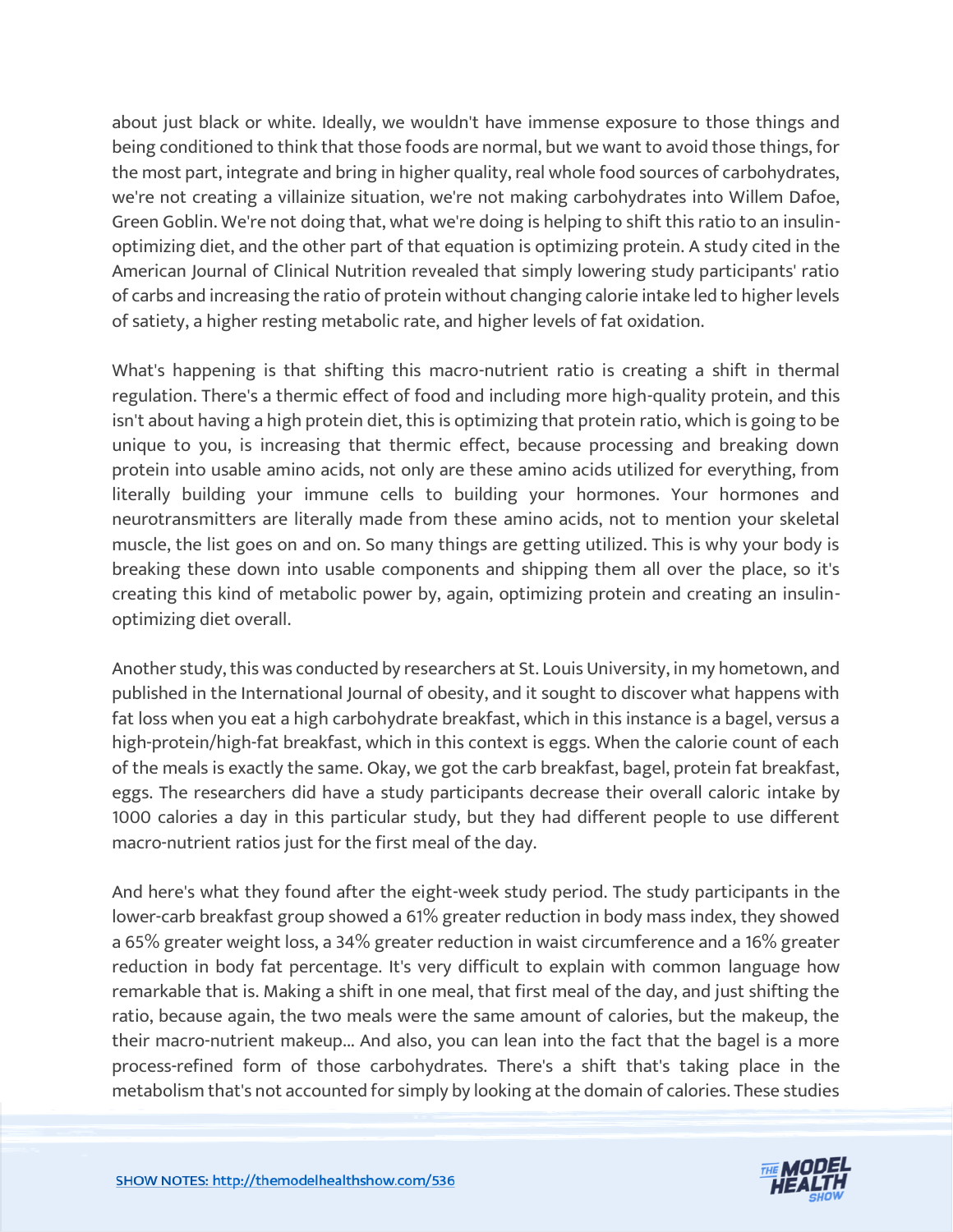are actually getting pulled from my book Eat Smarter as well. So, it's a great resource to highlight these simple clinically proven principles, and then we also demonstrate how to apply these things in a comprehensive fashion.

Now, we're just touching... Again, I just want to hit some simple principles as far as nutrition, and the principle here is creating an insulin-optimizing diet. Now, part of the reason protein appears to be so effective is, it is beneficial in changing our brain. That's right, researchers at the University of Kansas Medical Center used FMRIs and discovered that adding in more protein, specifically for that first meal of the day literally decreases the signals in the brain that stimulate appetite and lead to overeating. Pretty powerful stuff. Just make some conscious shifts, let me add in a little bit more protein, a little bit less carbs in the morning, and extract some of these benefits alright.

Now, for the average person here in the United States, wow, what changes they can make here. If we're really optimizing things for ourselves, this might just be a small tweak, but my breakfast for decades of my life was based on carbohydrates. I'm having cereal, I'm having bagels, I'm having donuts, these are the foundational things. Muffins, when the mini muffin was invented, I was there. And I'm literally starting my day with this derangement to my blood glucose, my insulin levels, glucagon, all the resulting things from that. And the body is resilient, this is part of the reason that we develop, and our fat cells have this capacity to grow a thousand times their normal value, is that the body is so adaptable. It's just trying to do whatever I can do to keep us healthy, to save us, to help us to survive. It's just very good at it, and if we don't change what we are instructing our body to do, then we're just going to continue to see the onset of the issues that we're experiencing right now as a society. Now also, in addition to optimizing insulin for ourselves, we also want to bring in dense micronutrient sources, because this is a huge key here, in this battle that's taking place, in this epidemic that's taking place in the domain of obesity in our society, is that listen to this, chronic nutrient deficiency leads to chronic over-eating.

Chronic nutrient deficiency leads to chronic over-eating. We are hard-wired, deep, primitive programming. Our genes expect us to derive specific nutrients from our food. This is... Put them in the category of what we call essential nutrients, these are things that our bodies can't make. We have to get them from the external world. And we have deep psychological, physiological programs that drive us to seek out food in order to get these nutrients in our bodies, but that association... We might have a certain craving in a natural environment, a certain craving for a certain food. And as we evolved, certain foods, we created this postingestive feedback, when we would eat certain food, our biology would take notes on what nutrients we can get from those foods, and we'd seek those out when we need those nutrients.

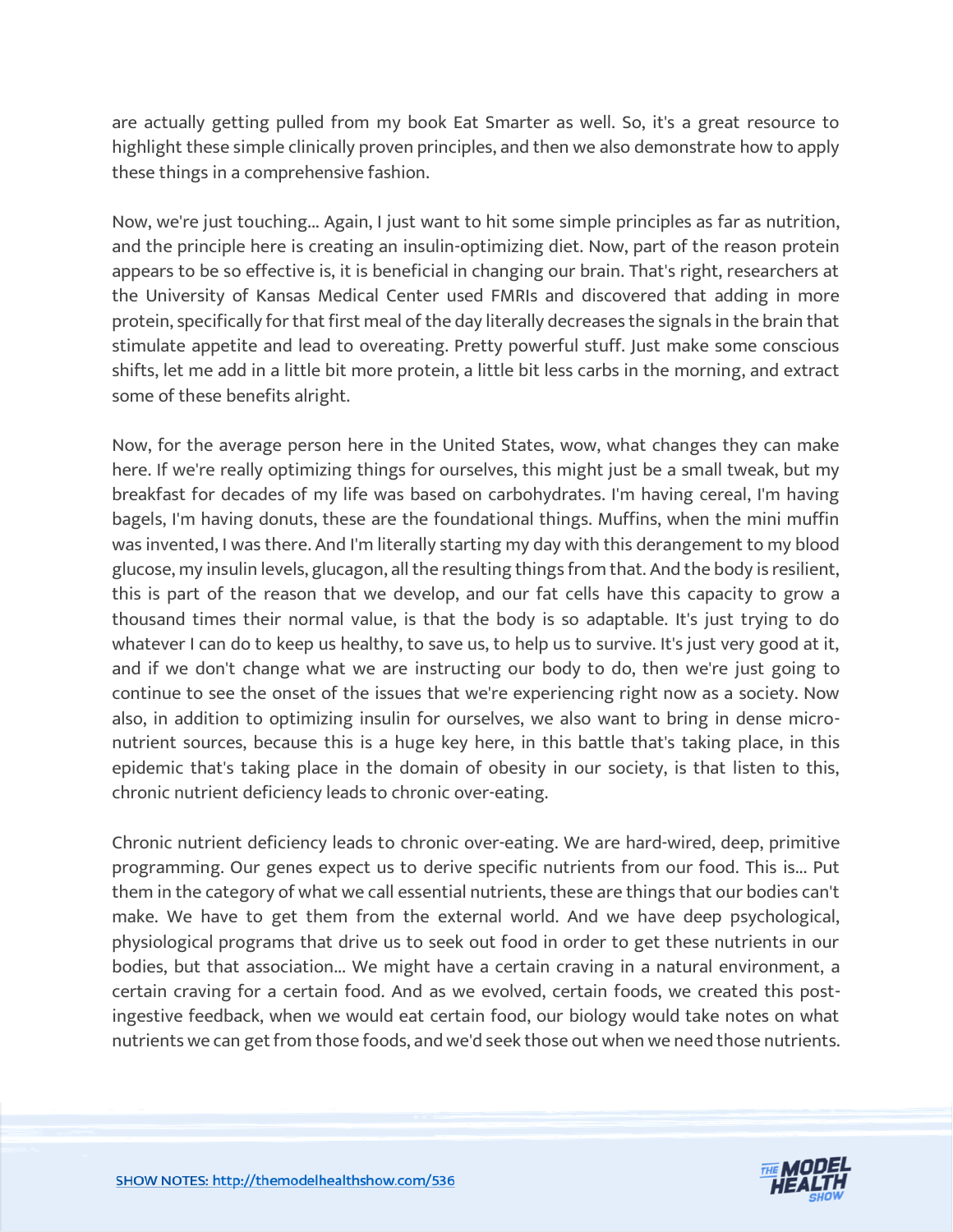Today, that association has been... Somebody's taken it and put it into a shaker bottle, a dirty shaker bottle that's had some whey protein in there for a week, and it's already stinky and nasty, and then taking and putting it into that bottle, shaking it up, that's kind of the situation we're dealing with as far as our association with our body's understanding where to seek out nutrients when we get hungry. When that hunger pang happens and our body is wanting sulfur, it's wanting magnesium, it's wanting vitamin C, it's wanting vitamin A, we don't know where to get that stuff from anymore, just from a pure, deep intuitive connection because we're so inundated with processed foods. And this is where we need to be proactive in getting our micronutrient needs met, and also there are specific key antioxidants, key antiinflammatory nutrients that can aid in this process of shifting our body fat ratio, but also creating an increased resilience to infectious diseases.

Now, this study just blew me away. I couldn't believe it when I saw this. This was published in the peer-review journal, Gut. The researchers gave mice a terrible diet of processed fats, high fructose corn syrup they're just giving them the worst stuff, the worst of the worst that would normally make the mice obese and... Listen to this, and make the mice develop immunometabolic disorders. But when the mice were fed Camu Camu berry along with their diet, it prevented excess weight gain, lowered fat accumulation, and blunted metabolic inflammation. The Camu Camu berry led to improved glucose tolerance, insulin sensitivity and also fully protected against excessive liver fat development.

Now, listen to this, this is the most remarkable part, they also found that Camu Camu berry led to an upregulation inactivity of brown adipose tissue. What? How? That's incredible. This particular food created a shift in the ratio of brown adipose tissue to white adipose tissue. So, we talked about these fat cell communities, we've got white adipose tissue being a fat cell community that stores energy with brown adipose tissue being in a community that burns energy. It has this well-documented thermic affect, so need I say more, this superfood has centuries of documented use and now, studies like this more and more are coming out demonstrating its remarkable benefits for human health. Camu Camu berry is the number one source, botanical source of vitamin C ever discovered. And vitamin C is obviously a major player right now in the immune system function, but what's the actual mechanism? That's what we're talking about today. We're talking about mechanisms. Well, here's one of them. A major part of vitamin C's benefit is the reduction of infection-oriented inflammation.

A recent study cited in the journal, PharmaNutrition, investigated the impact of vitamin C in relation to the cytokine activity associated with COVID-19 and found that vitamin C is effective by inhibiting the production of cytokine storms. Come on, this is a no-brainer to add to our repertoire right now, for the benefits with our metabolism and also improving the function of our immune system directly.

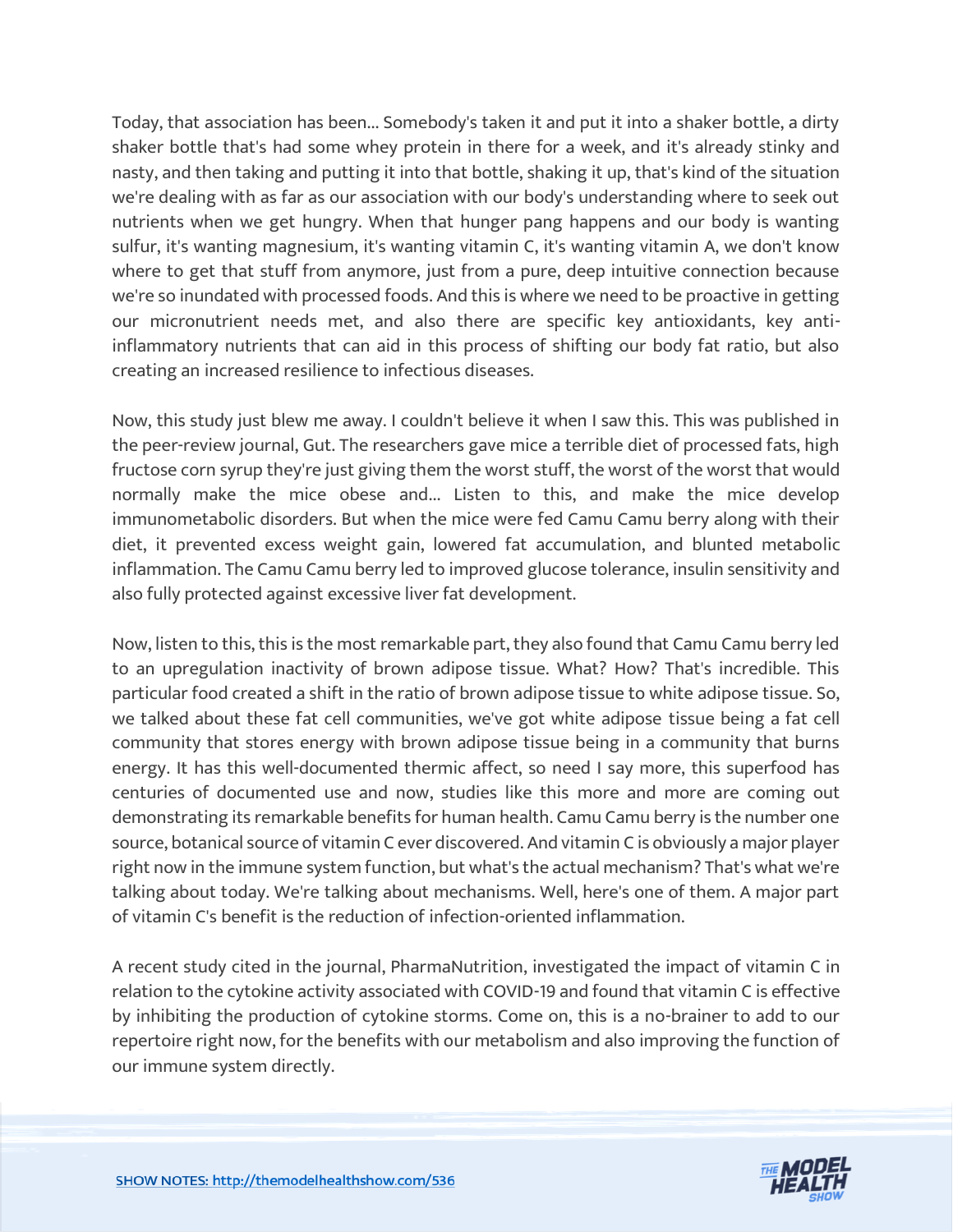I combine Camu Camu berry along with amla berry, another one of the most potent sources of vitamin C and amla berry demonstrates the same anti-inflammatory performance, specifically in the endothelial cells, and we know that COVID has its tropism for endothelium. A study published in the Journal, Diabetes, Metabolic Syndrome, and Obesity found that Amla berry, significantly improved endothelial function and reduced biomarkers of oxidative stress and systemic inflammation in patients with type 2 diabetes. This is one of the greatest susceptibilities. We've got mountains of data, this already exists, demonstrating without crazy side effects, simple things that we can do to improve our health and our resilience. Now, the Essential C Complex that I utilize is amla berry, Camu Camu berry, and acerola cherry, my three favorite vitamin C then superfoods, and it's in one source, the Essential C Complex from Paleovalley. Go to paleovalley.com/model. They're also going to hook you up with a 15% off. No binders, no fillers, all organic. I roll with them because they do stuff the right way, and it's one of the things that I regularly utilize because of these remarkable benefits. It's just... Again, it's a no-brainer. So, this is something you definitely want to add to your superfood, repertoire, the Essential C Complex from Paleovalley.

Now, there's some other ways of positively alter this brown fat, white fat ratio, and one of those ways, clinically proven, is through cold exposure, which depending... And this is data coming out of Stanford in many other places, but this is something, if you want to utilize, you absolutely can, doing the ice bath, doing the cold showers and things of that nature, could start to shift that brown fat ratio. And another one is our next clinically proven implement for us to reduce our number one susceptibility to COVID-19, reducing our body fat ratio is exercise, but we're not just going to do this superficially, we're going to look at the data and talk about specifically what we can do. A study conducted by researchers at Kaiser Permanente Medical Center tracked the exercise habits of nearly 50,000 COVID-19 patients, and it revealed some eye-opening evidence.

After analyzing their exercise habits, over the two years prior to the pandemic, tracking and seeing their exercise behaviors, it was revealed that people who consistently are inactive, were almost three times more likely to die from COVID-19 than people who consistently exercise. This should be front-page news, headline news, everything. This should be going, scrolling across the bottom of the news broadcast 24/7, but that's just one study. It's observational in nature but when you start stacking these on top of each other... And we know this is in addition to the mountains of peer-reviewed evidence that we have on the efficacy of exercise in helping all manner of health issues, but another one of these, looking at the impact of COVID-19, this was published in the British Journal of Sports Medicine, they found, number one, regular exercise has a notable protective effect against contracting COVID-19 infections in the first place. Number two, they found, even stronger, that regular exercise appears to slash the risk of severe COVID infections. And number three, regular exercise dramatically reduces the risk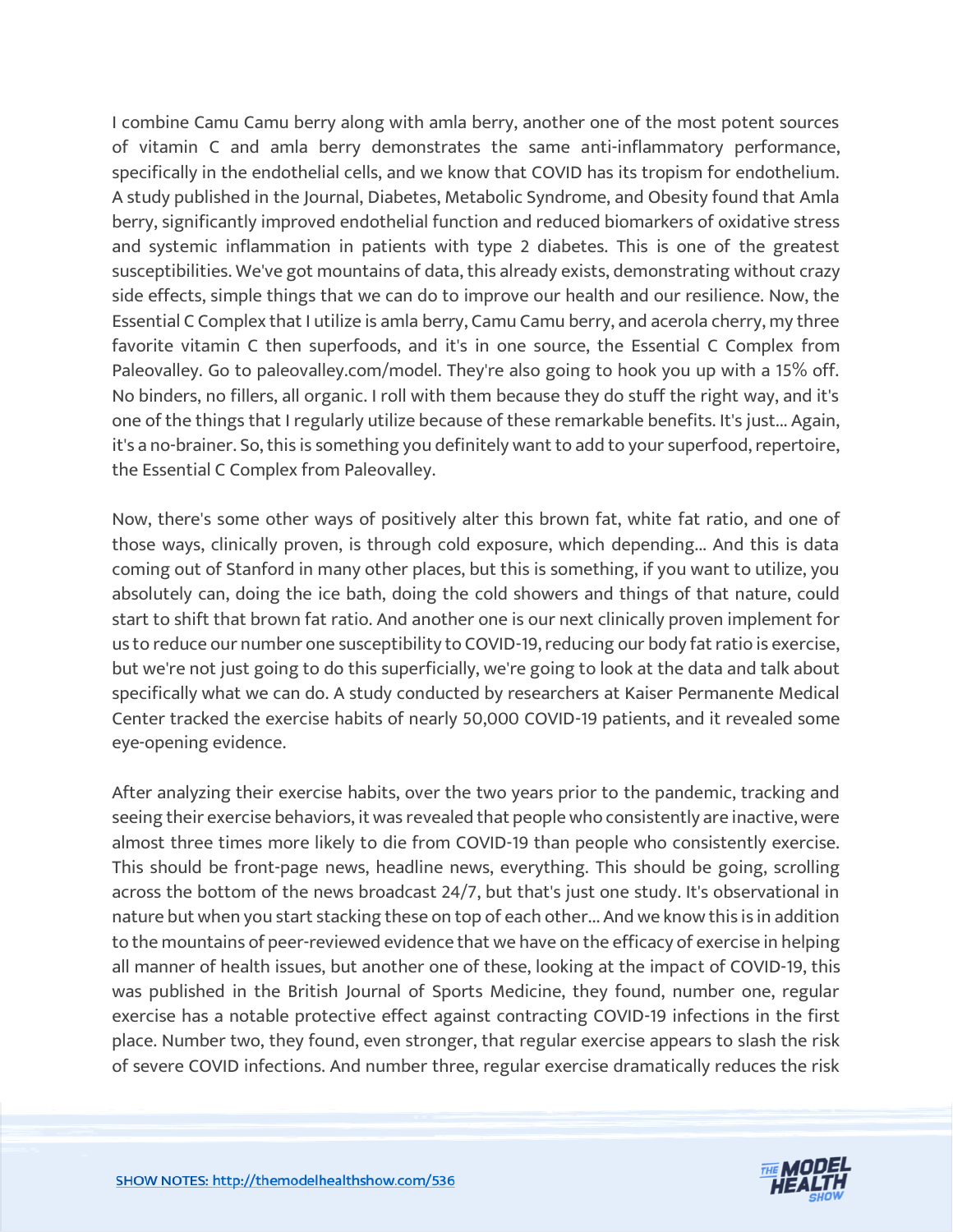of death from COVID-19 as well. They did a great job in the study at addressing compounding factors.

Now, here's what they noted, specifically what form of exercise. They actually looked at strength training and aerobic exercise to see, "Hey, what is going to be the best modality to utilize?" They found that strength training definitely had benefits in reducing rates of infection and reducing rates of severe symptoms, while aerobic exercise showed an even greater benefit in reducing rates of infection, severe side effects, and death. But here's the key, combined engagement of consistent strength training and aerobic exercise outperform them all and made the risk of severe COVID infections absolutely plummet. In one cohort, people who regularly strength-train and utilize aerobic exercise had a 27% lower risk of contracting COVID-19 and a 57% lower risk of severe COVID-19 symptoms. Alright.

What can we do with this? Strength training, one to three sessions a week, even one strength training session, can evoke some credible benefits with our body fat ratio and improving this immunometabolism. So, this doesn't mean you got to go to the gym and lift a bunch of heavyweights, which you absolutely can. However, we could also utilize our bodies for strength training, for resistance, and taking advantage of this aspect. And then we can also do these things combined on the same day.

We could do certain forms of exercise that partner these together. Now, we could do some supersets, we could do some circuit training, there's so many different flavors of taking advantage of this. But the most important thing is that we take advantage of this, and at minimum, making sure that we're getting in some cardiovascular benefit because another cohort found that looking at an active group versus folks who were largely inactive, they found that there was a 22% lower risk of COVID-19 infection, a 38% lower risk of severe COVID-19 and an 83% lower risk of COVID-19-related death. Just getting in those minutes each week, getting in some walking time, 20-30 minutes a day, you extract these kinds of benefits.

So, we're talking about... Everybody knows "Eat well, exercise. Eat well, exercise." Why? We can't just operate on the vanity metrics anymore. It's clearly not working, but what if we add in another layer of "This is also going to dramatically increase your resilience against infectious diseases that has just taken over our world"? We start to stack reasons why, so people make this more of a priority, and we see that we can engage our communities to take action to do stuff. People literally turn their world upside down; they did things that they probably thought they would never do and continue to do those things. And it's based on the messaging that they're receiving, but they're not getting any messaging on what they can do to make themselves truly, as a human being, more healthy, sovereign, more resilient, and robust in an ever-increasing, complex and abnormal world that we find ourselves in.

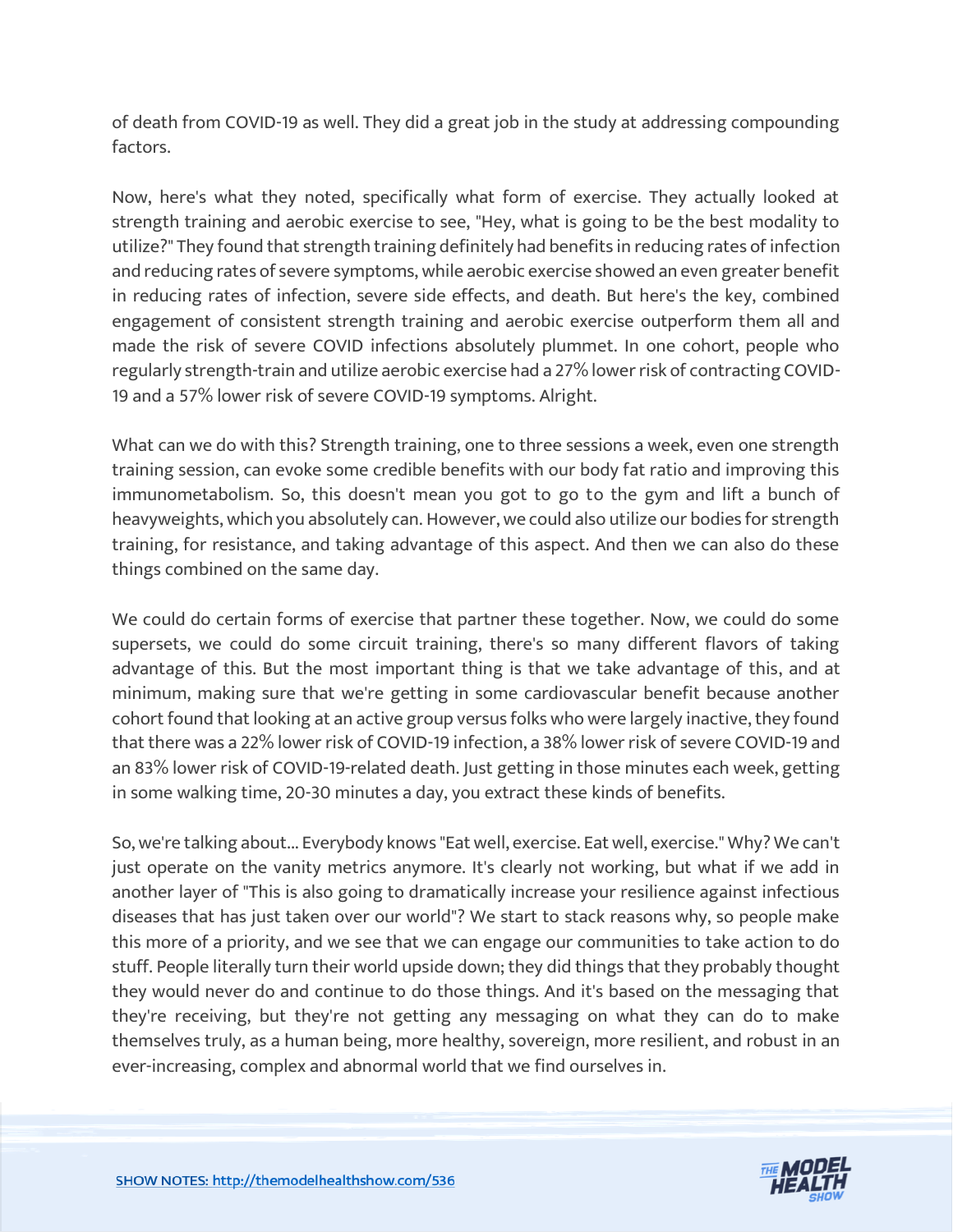We didn't evolve in the conditions that we're in, that we've just found ourselves in within the last few decades, disconnected from our circadian rhythms, which circadian medicine is one of the leading forms of science right now, looking at how just our association with nature and the time of days, how it affects our hormone production, how it affects our sleep quality, how it affects our metabolism, the list goes on and on. So, we've got to find ways to make ourselves more resilient, and utilizing these specific tactics can really help us to get there, very simple things that we can implement.

Now, in addition to that, I highly recommend folks to make sure that they're proactively adding in things that have an immunomodulatory capacity because we're seeing instances where folks are having a hyper-excessive immune response. And some folks are having issues where their immune response is inadequate, and it's not responding enough. And so, immunomodulators are things that exist from... Again, we've got mountains of peer-reviewed evidence on things that we can do, add in with our nutrition, for example, that are immunomodulators that help to lift and fortify the immune system when it's under active and help to bring down if it's hyperactive.

A study published in Recent Patents on Inflammation & Drug Discovery revealed that the renowned medicinal mushroom, Reishi, has potent anti-inflammatory, immune-modulating, and immune-potentiating capabilities. Another study published in the Journal of Pharmacological Sciences found that the polysaccharides in Reishi have extensive immunomodulating effects, including promoting the function of antigen-presenting cells, humoral immunity, and cellular immunity as well. It's one of my favorite things. I like to have, some Reishi tea in the evening because it definitely helps improve sleep quality. This is noted in the journal, Pharmacology Biochemistry and Behavior, found that Reishi was able to significantly decrease sleep latency, meaning that you fall asleep faster.

It was found to improve and increase overall sleep time. It was found to increase sleep efficiency by improving non-REM sleep and deep sleep time as well. So, I get my Reishi from Four Sigmatic, and they have a great Reishi elixir, it's dual extracted, so you get all of these benefits. It's a hot water and alcohol extract in one source, and it's just one of my favorite things. I just brought some in for my guys, for my team, and it's just one of those things that... Again, we've got literally centuries of documented use of Reishi. It wasn't just made by Theo, and... I don't know why I said, Theo. I was going to say Theo and Claire at the chemistry lab last week. This is something that has sustainability and has a long history of use and also massive amounts of peer-viewed evidence demonstrating its efficacy. Again, this should be a nobrainer right now.

Go to foursigmatic.com/model and you get a special discount there as well. That's F-O-U-R-S-I-G-M-A-T-I-C.com/model. Huge fan of the Reishi Elixir. And maybe have that with a little bit of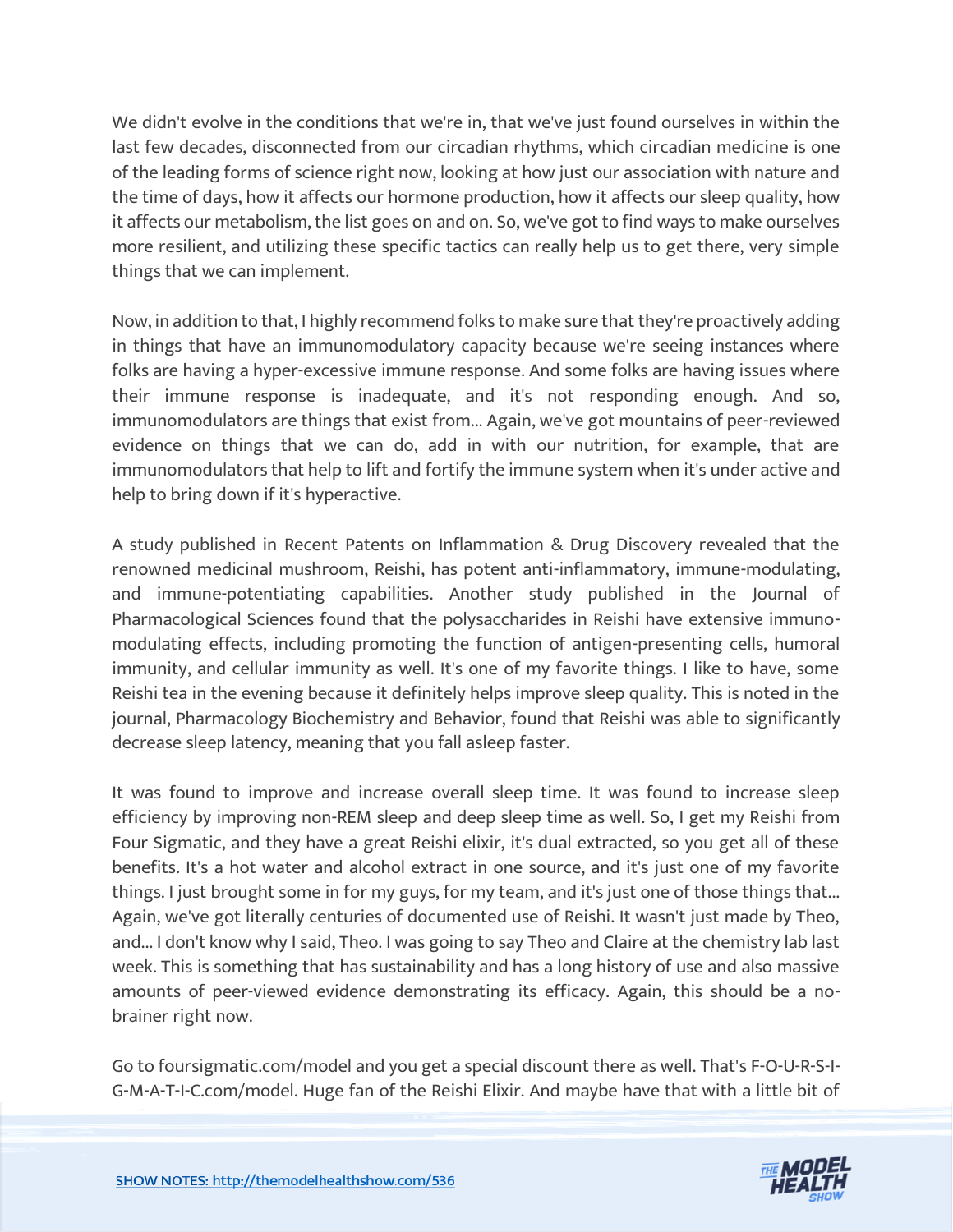some kind of a high-quality fat. So, this is something you can also again start stacking conditions in optimizing our metabolism as far as the insulin optimization as well, with some MCT oil or something of that nature. So, you can just start stacking it in these health practices. Again, that's foursigmatic.com/model. And you'll get at least a 10% off discount there. Now, leaning into another component here with shifting our body fat ratio, I'm going to share one more really powerful way to do this that is totally free and accessible for anybody. And I just mentioned how we can improve sleep quality. It's the domain of sleep and how sleep has a dramatic impact on our body composition and also our ability to defend our system from infectious diseases.

A study published in the Annals of Internal Medicine, and this was conducted by researchers at the University of Chicago, they did a randomized 14-day crossover study. This is amazing. This is where they have both sets of people in a study group and in a control group, in a sense, to do both practices. So, you're seeing the results that people get doing one thing and then doing the other thing. So, it's not like this group of people did this thing, this group of people did that thing. What happens when both groups do both things? So, for 14 days, they allowed folks to get sufficient sleep, which in this study was 8 1/2 hours of sleep. And they tracked their weight loss, their body composition. Now, they put them on a very specific calorie-restricted diet. But it was the exact same diet in both phases of the study. And in one phase of the study, again, they allowed them to get adequate sleep, 8 1/2 hours. Another phase of the study, they sleep-deprived folks. They take away three hours. Now, they're getting 5 1/2 hours of sleep, tracking all their metrics. And here's the key, they're on the exact same diet. Their lifestyle's the same, same diet, everything is getting tracked.

Here's what happened after they collected all the data. They found that when folks were getting adequate amounts of sleep, on the exact same diet, they lost 55% more body fat. I didn't say weight. 55% more body fat. That's just remarkable. And again, this leans into the science around how sleep powerfully controls our metabolism, our human growth hormone levels, testosterone, regulating cortisol. The list goes on and on. Even melatonin has some roles in increasing our brown adipose tissue ratio. So, it's just stacking conditions. Now, here's the key. When folks were sleep-deprived and on this calorie-restricted diet, they lost some weight too, not as much, and definitely didn't lose as much body fat. But here's the key, the weight that they lost was an increased loss of their muscle tissue. Their muscle tissue, their fat-free body mass loss went up by 60%. There's an alert taking place. There's a derangement taking place in the body when we're sleep-deprived that dramatically suppresses healthy metabolic function. The researchers noted that sleep loss negatively modifies energy intake and our energy expenditure, our body's ability to healthfully process energy. So, obviously, we got to get our winks right now more than ever.

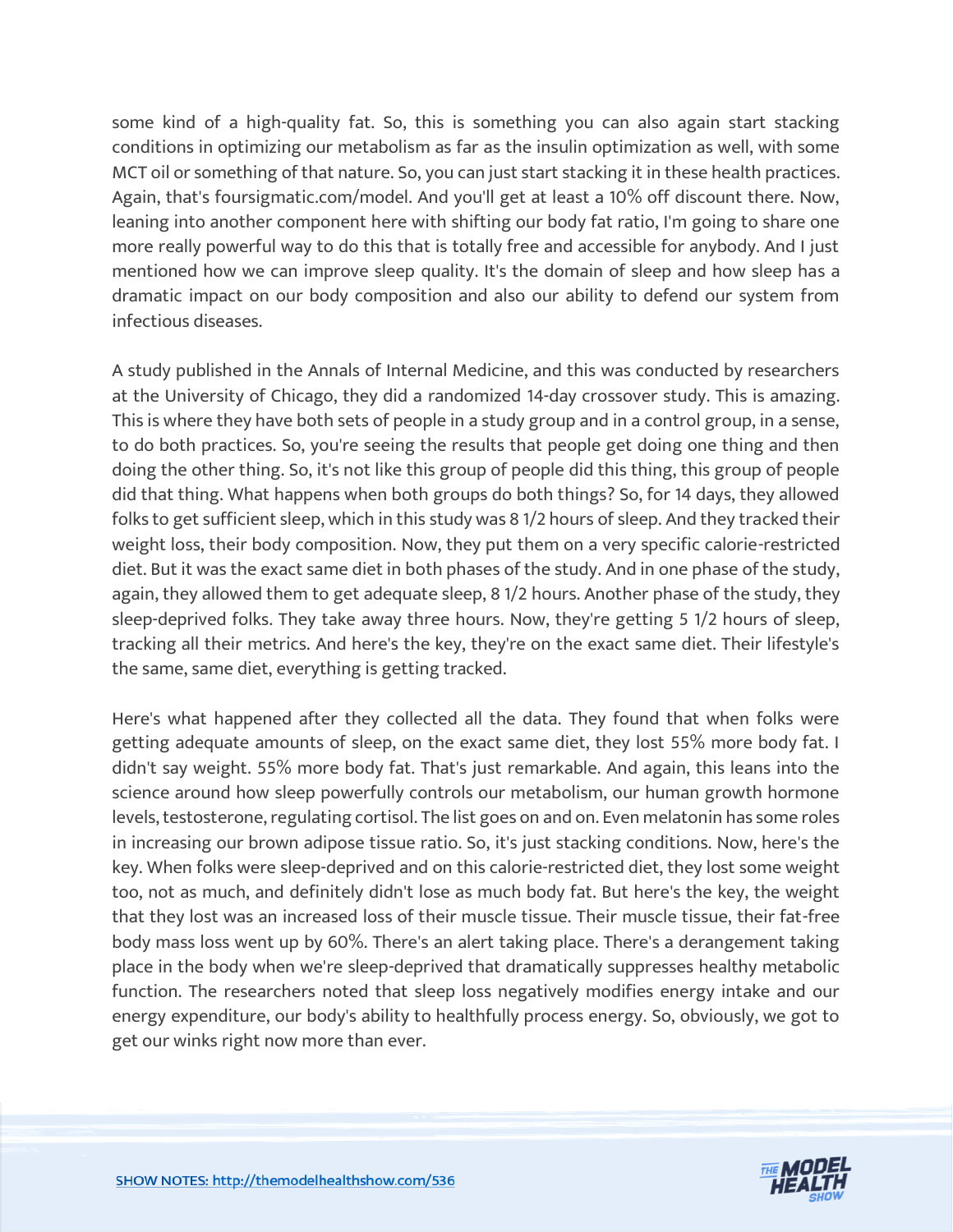Again, this should be front-page news, should be scrolling at the bottom of all the news channels, but it's not. But that's all good, you're here riding with me, you're going to get this information, put in some simple strategies. We've got multiple masterclasses here on The Model Health Show. Just check out the archives for sleep-related science and strategies. And of course, we've got the international bestselling book, Sleep Smarter as another resource as well. But there's so many different modalities we could take advantage of. Why does this matter? Well, a new study published in the British Medical Journal, the BMJ, looking at six countries, uncovered that longer sleep duration was associated with lower odds of COVID-19. The researchers denoted that approximately every one-hour increase in the amount of time spent asleep at night was associated with an additional 12% lower odds of becoming infected with COVID-19. So, if someone regularly sleeps five hours a night. And they devote, optimize, start to extract some of these values, these strategies, things that we talk about here on the show, put more of a priority on their sleep, bump that up by two hours, their risk of infection goes down by 24%. Or if they got up to eight hours, their risk suddenly drops by 36%, according to their data.

Now, this is an observational study. But this is one of the things that we can extract a lot of value from. And more and more evidence on this topic, sleep quality related to COVID, nutrition-related to COVID, we've got a lot of great scientists out here asking great questions. We've got folks like you out here asking great questions, putting things into practice, and demanding real change that this doesn't just improve one thing. It doesn't just protect us from COVID. It doesn't just improve our metabolism. It decreases our risk of all manner of infectious and chronic diseases. It just makes us a better human being. In the study, participants with documented sleep problems had 88% greater odds of contracting a COVID-19 infection. The question immediately should always be why? What is it about sleep that dramatically improves our resilience?

Well, the key is very simple. At its core, high-quality sleep is something that our DNA expects from us, our genes expect from us for healthy expression. We have not evolved out of needing sleep because it drives millions of processes that we don't really fully understand that make us a robust, healthy human being. And it's one of those things that are over time, especially the last few decades, it's been slowly pulled away as far as not just our sleep times, it's not about that, necessarily, more important is the quality of our sleep, having efficient sleep cycles. So, just like the other ingredients here, healthy movement strategy, an insulin-optimizing nutrition protocol, making sure that we're meeting our micronutrient needs, these are all simple principles that our genes expect from us. So being a healthier individual, implementing the things that our body expects from us, our biology, our genes expect from us, is really the way forward, not just in this time, but as a species, as we move forward in human evolution.